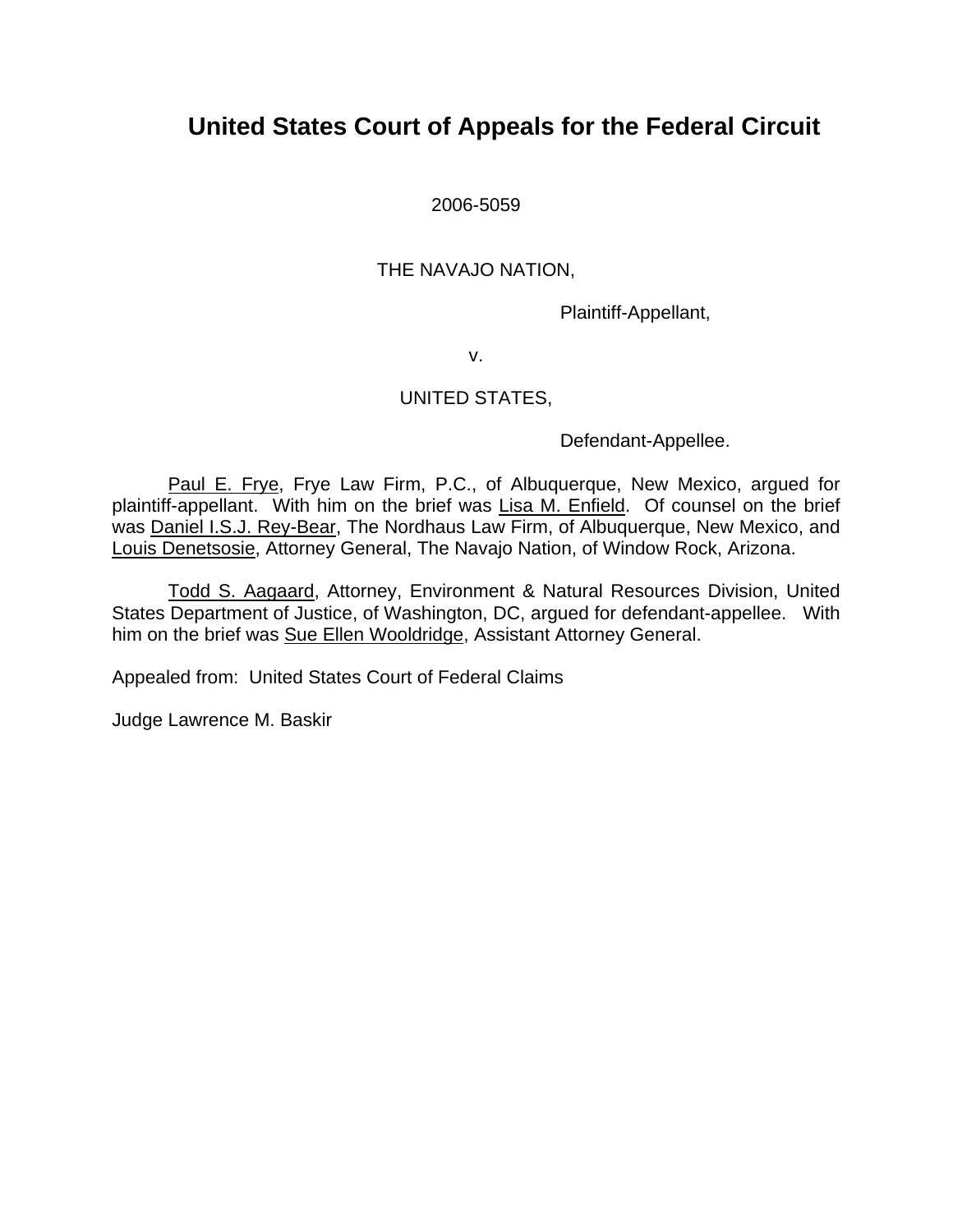# United States Court of Appeals for the Federal Circuit

2006-5059

THE NAVAJO NATION,

Plaintiff-Appellant,

v.

UNITED STATES,

Defendant-Appellee.

DECIDED: September 13, 2007 \_\_\_\_\_\_\_\_\_\_\_\_\_\_\_\_\_\_\_\_\_\_\_\_

\_\_\_\_\_\_\_\_\_\_\_\_\_\_\_\_\_\_\_\_\_\_\_\_

Before GAJARSA, Circuit Judge, PLAGER, Senior Circuit Judge, and MOORE, Circuit Judge.

GAJARSA, Circuit Judge.

The threshold question in this case is whether the Navajo Nation ("Nation" or "Tribe") has a cognizable money-mandating claim under 28 U.S.C. § 1505, known as the Indian Tucker Act, against the United States for a breach of trust in a lease of the Nation's lands for coal mining to Peabody Coal Co. ("Peabody"). Only if there is such a claim, may we evaluate whether the United States breached its trust duties based on the parties' cross-motions for summary judgment.

In United States v. Navajo Nation ("Navajo III"), 537 U.S. 488 (2003), the Supreme Court held that the Act of May 11, 1938 ("Indian Mineral Leasing Act of 1938" or "IMLA of 1938"), ch. 198, 52 Stat. 347, 25 U.S.C. § 396a-g, and its implementing regulations do not constitute the substantive source of law required to establish such a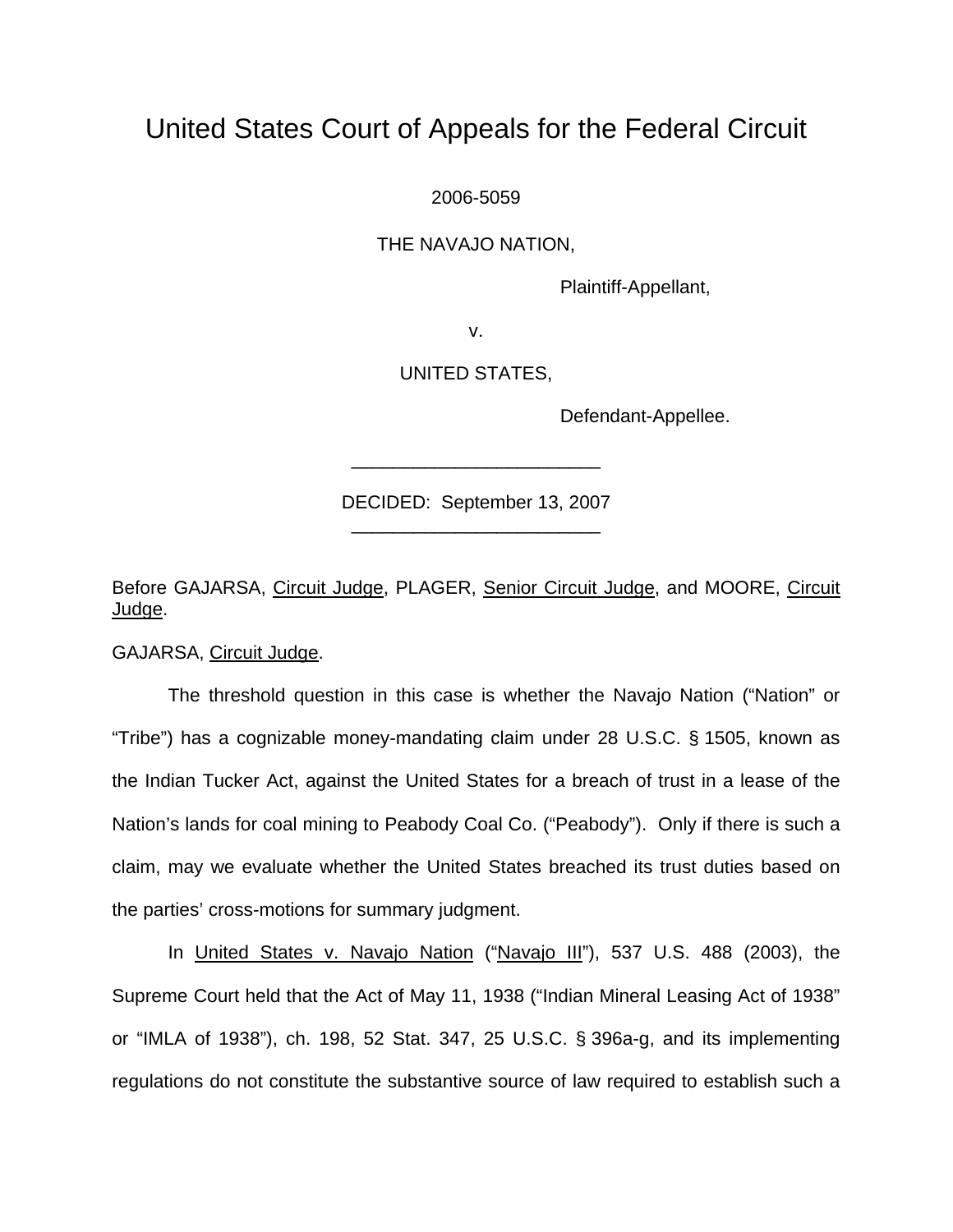claim and remanded for further proceedings consistent with its opinion. Navajo III, 537 U.S. at 514. Because Navajo III did not address whether the network of other statutes and regulations asserted by the Nation provides the required substantive source of law, we remanded to the Court of Federal Claims to consider the question. Navajo Nation v. United States ("Navajo IV"), 347 F.3d 1327, 1332 (Fed. Cir. 2003). On remand, the Court of Federal Claims found that the Nation's asserted network of other statutes and regulations failed "to establish a money-mandating trust in the area of royalty rates." Navajo Nation v. United States ("Navajo V"), 68 Fed. Cl. 805, 815 (2005). The Nation appealed.

The Supreme Court stated in United States v. White Mountain Apache Tribe, 537 U.S. 465 (2003), that "[i]t is enough . . . that a statute creating a[n Indian] Tucker Act right be reasonably amenable to the reading that it mandates a right of recovery in damages. While the premise to a[n Indian] Tucker Act claim will not be 'lightly inferred,' a fair inference will do." Id. at 473 (citation omitted). Because the governing law establishes such a fair inference in this case and because the undisputed facts as determined by the Court of Federal Claims demonstrate that the government breached its trust duties, we reverse the decision of the Court of Federal Claims and remand for further proceedings consistent with this opinion.

# **I.**

## A. Background Facts

 The facts of this case are undisputed and have been detailed by the Court of Federal Claims in Navajo Nation v. United States ("Navajo I"), 46 Fed. Cl. 217, 221-24 (2000), this court in Navajo Nation v. United States ("Navajo II"), 263 F.3d 1325, 1327-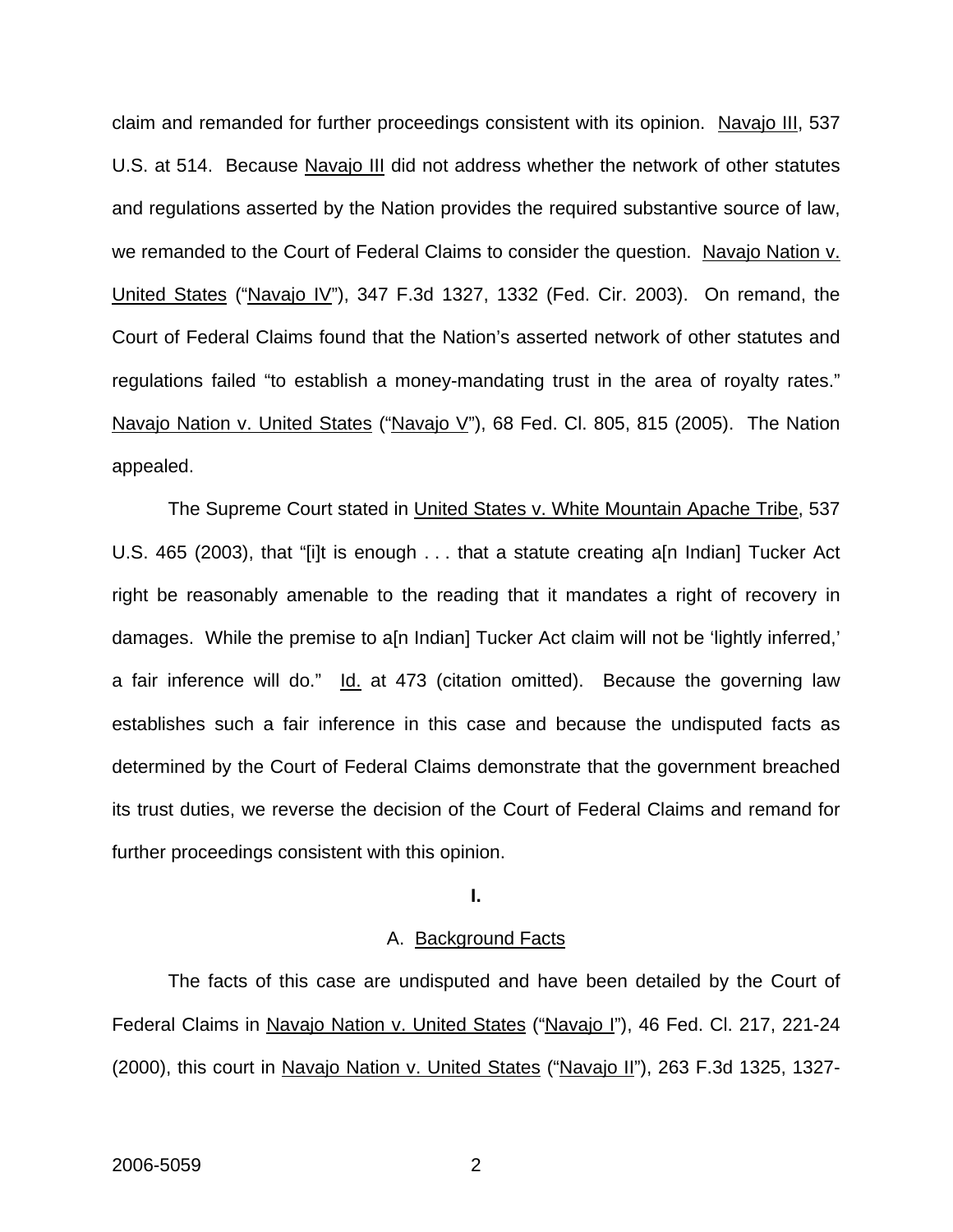28 (Fed. Cir. 2001), and the Supreme Court in Navajo III, 537 U.S. at 495-500. Because of the prior detail, we provide only a brief factual summary here.

 The Navajo reservation is the largest Indian reservation in the United States and spans parts of Arizona, New Mexico, and Utah. The United States holds the Nation's reservation lands in trust for the Nation pursuant to a treaty, an executive order, and two Congressional acts. See infra Part III.D.1. Over the past century, large coal deposits have been discovered on these lands. Navajo III, 537 U.S. at 495.

In [1](#page-3-0)964, the Nation and the predecessor of Peabody<sup>1</sup> executed Lease 14-20-0603-8580 ("Lease 8580"), which became effective when the Secretary of the Department of the Interior approved it that year. Navajo I, 46 Fed. Cl. at 221. Lease 8580 granted Peabody the "exclusive right and license to prospect, mine, and strip" 24,858 acres of the Nation's reservation in Arizona for coal. In return, the lease established royalties of not more than 37.5 cents per ton. The lease also provided, however, that "the royalty provisions of this lease are subject to reasonable adjustment by the Secretary of the Interior . . . at the end of twenty years from the effective date of this lease."

 As the twenty-year anniversary approached in 1984, it became apparent that the 37.5 cents per ton maximum royalty was "by any measure, an inequitable deal" for the Nation and was "substantially lower" than the 12.5% minimum royalty set by Congress in 1977 for coal mined on federal lands. Navajo I, 46 Fed. Cl. at 222; Navajo III, 537 U.S. at 496. In March 1984, the Nation wrote the Secretary of the Interior, William Clark, asking him to make a reasonable adjustment of the royalty rate as provided by

<span id="page-3-0"></span>1

<sup>&</sup>lt;sup>1</sup> Hereinafter, we refer to Peabody and its predecessor as "Peabody."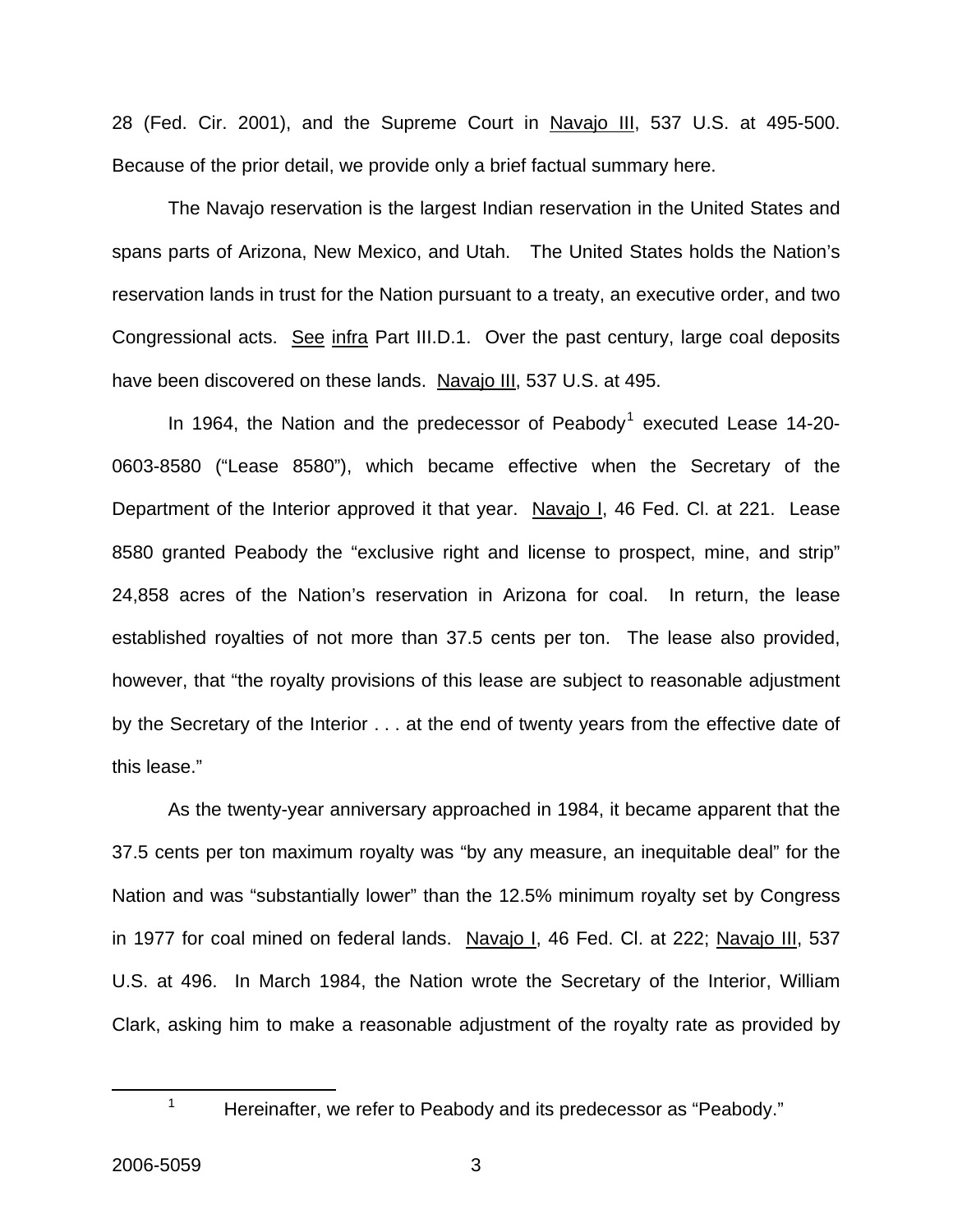Lease 8580. In June 1984, after considering the "reports and recommendations from the Bureau's Navajo Area and Energy and Mineral Resources Offices, the Bureau of Mines and others," the Area Director of the Bureau of Indian Affairs for the Navajo Area, pursuant to authority delegated by the Secretary, issued a final decision adjusting the royalty rate of Lease 8580 to 20% of gross proceeds. Navajo III, 537 U.S. at 496.

In July 1984, Peabody filed an administrative appeal, which was

referred to the Deputy Assistant Secretary for Indian Affairs, John Fritz, then acting as both Commissioner of Indian Affairs and Assistant Secretary of Indian Affairs. In March 1985, Fritz permitted Peabody to supplement its brief and requested additional cost, revenue, and investment data. He thereafter appeared ready to reject Peabody's appeal. By June 1985, both Peabody and the Tribe anticipated that an announcement favorable to the Tribe was imminent.

Navajo III, 537 U.S. at 496 (citations omitted).

In July 1985, Peabody wrote a letter to the new Secretary of the Interior, Donald Hodel, seeking either to postpone the decision reviewing the royalty adjustment or to issue a ruling in Peabody's favor. The Nation received a copy of the letter and submitted its own to Secretary Hodel, "urging the Secretary to reject Peabody's request and to secure the Department's prompt release of a decision in the Tribe's favor." Id. at 497 (citations omitted).

Later that month, Peabody retained Stanley Hulett, who was described in a Peabody company memorandum as "a former upper level Department of Interior employee" believed to have "influence with the current Secretary of Interior (Don Hodel)." The government conceded in this case that Hulett was "a former aide and friend of Secretary Hodel." See Navajo III U.S. Br., 2002 WL 1968199, at \*8. Hulett met with the Secretary without a representative of the Nation being present, and the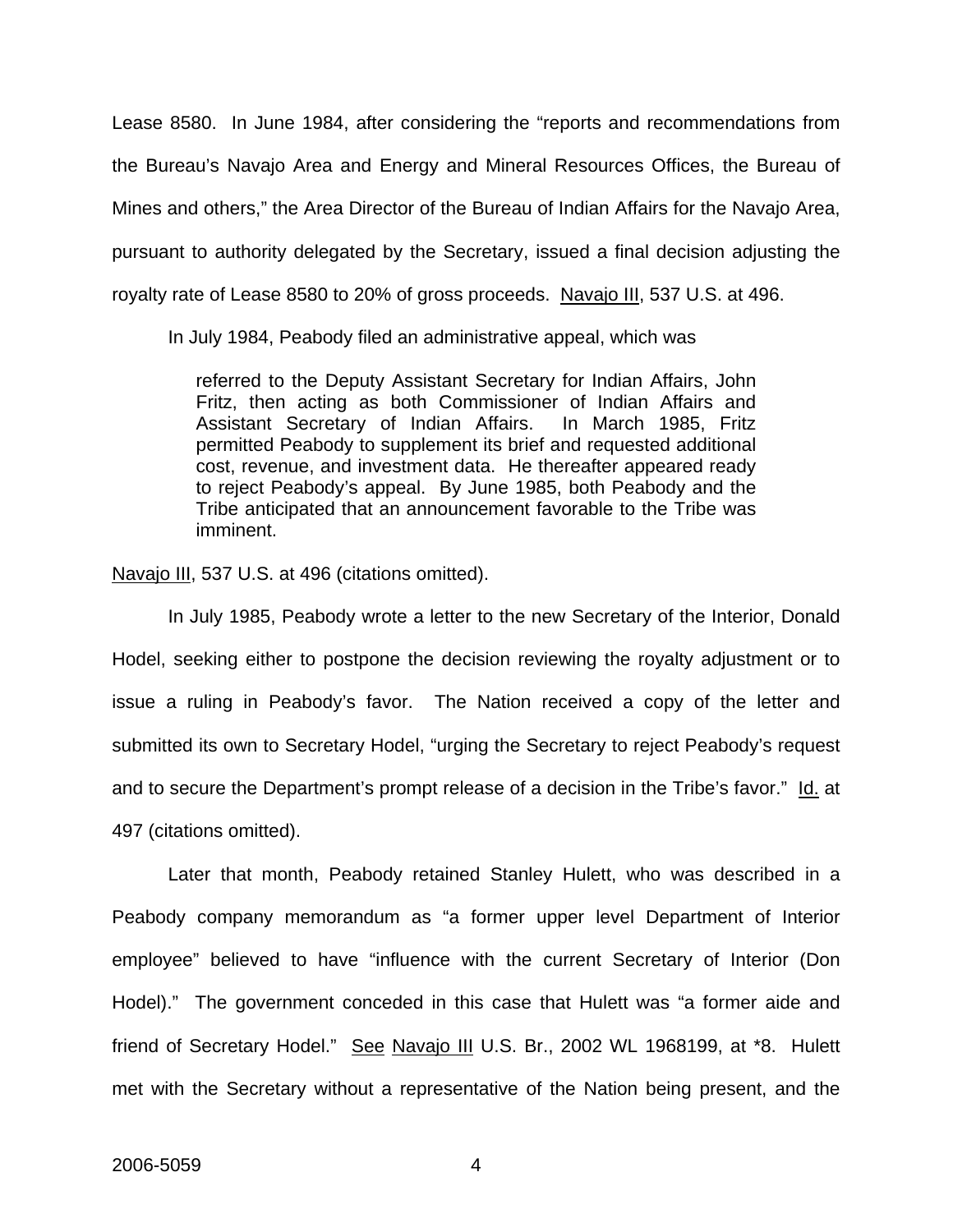Nation never received notification of the meeting. Navajo III, 537 U.S. at 497. "On or shortly after the date of the ex parte meeting, Secretary Hodel signed a memorandum prepared by Peabody, making only one insignificant change in the company's draft." Navajo I, 46 Fed. Cl. at 222-23. Secretary Hodel addressed to Fritz the memorandum, which stated in part:

> I suggest that you inform the involved parties that a decision on this appeal is not imminent and urge them to continue with efforts to resolve this matter in a mutually agreeable fashion.

. . . .

I wish to assure you, however, that this memorandum is not intended as a determination of the merits of the arguments of the parties with respect to the issues which are subject to the appeal. If it becomes inevitable that such a determination must be made by the Department, then we can discuss it at that time.

The Nation was not advised of this memorandum but "learned that someone from Washington had urged a return to the bargaining table. Facing severe economic pressure, the Tribe resumed negotiations with Peabody in August 1985." Navajo III, 537 U.S. at 498 (quotation marks and citations omitted).

 In September 1985, Peabody and the Nation reached a tentative settlement agreement on a package of amendments. The amendments were approved by the Navajo Tribal Council in August 1987, signed by the parties in a final agreement in November 1987, and approved by Secretary Hodel in December 1987. Id. at 500. The amended lease raised the royalty rate to 12.5% for Lease 8580. In addition, the amendments raised the royalty rate for two other existing leases, which did not contain Lease 8580's reasonable adjustment provision, resolved a broad range of issues between Peabody and the Nation, and added 90 million tons of coal to the 200 million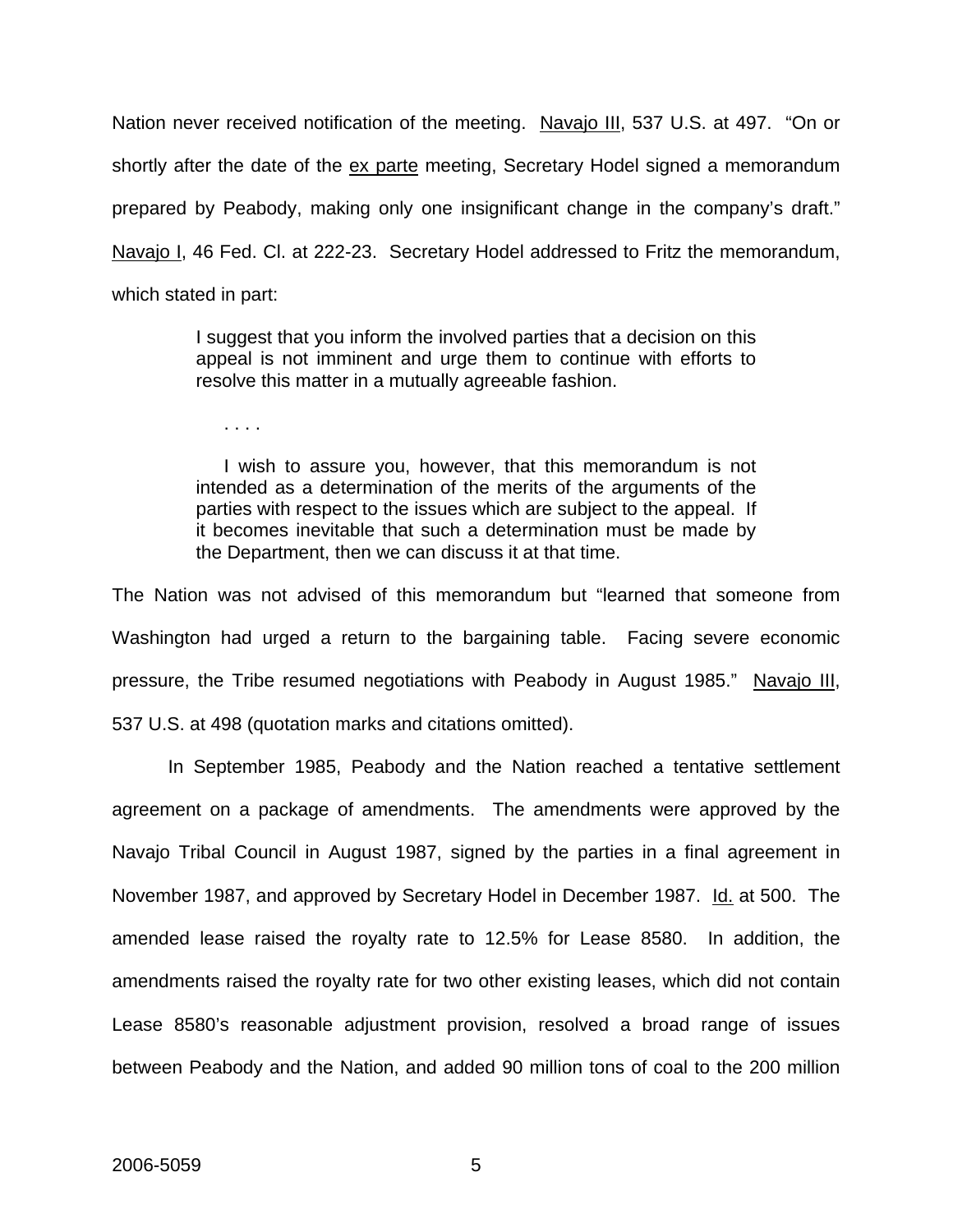tons originally leased from the Nation's reservation lands in Arizona. The amendments acknowledged that the parties could have executed a separate lease or leases to mine the additional coal, but instead, decided to amend the lease "in consideration for various additional undertakings of Peabody." Without its exhibits, the amendments numbered more pages than the original Lease 8580.

#### B. Procedural History

 In 1993, the Nation brought suit seeking \$600 million in damages against the United States in the Court of Federal Claims. Navajo I, 46 Fed. Cl. at 225. The first amended complaint asserted that the "leasing of coal of the Navajo Nation is subject to a comprehensive statutory and regulatory scheme of the United States"; that the government "claimed and exercised broad authority and control over the leasing of coal it holds in trust for the Navajo Nation"; and that the government violated its statutory and fiduciary duties to the Nation "by, inter alia, approving the amendments to the Lease on December 14, 1987, causing economic loss to the Navajo Nation, a diminution of the value of the trust res, and harm to the sovereignty of the Navajo Nation."

 On cross-motions for summary judgment on the issue of liability, while finding "that the United States violated the most fundamental fiduciary duties of care, loyalty and candor," the Court of Federal Claims held that the Nation "failed to present statutory authority which can be fairly interpreted as mandating compensation for the government's fiduciary wrongs." Navajo I, 46 Fed. Cl. at 227, 236. Specifically, according to the Court of Federal Claims, neither the IMLA of 1938 nor its implementing regulations, 25 C.F.R. Part 211 (1985), imposed "specific duties regarding the Secretary's adjustment of royalty rates for coal." Id. at 234. Similarly, 25 C.F.R. Parts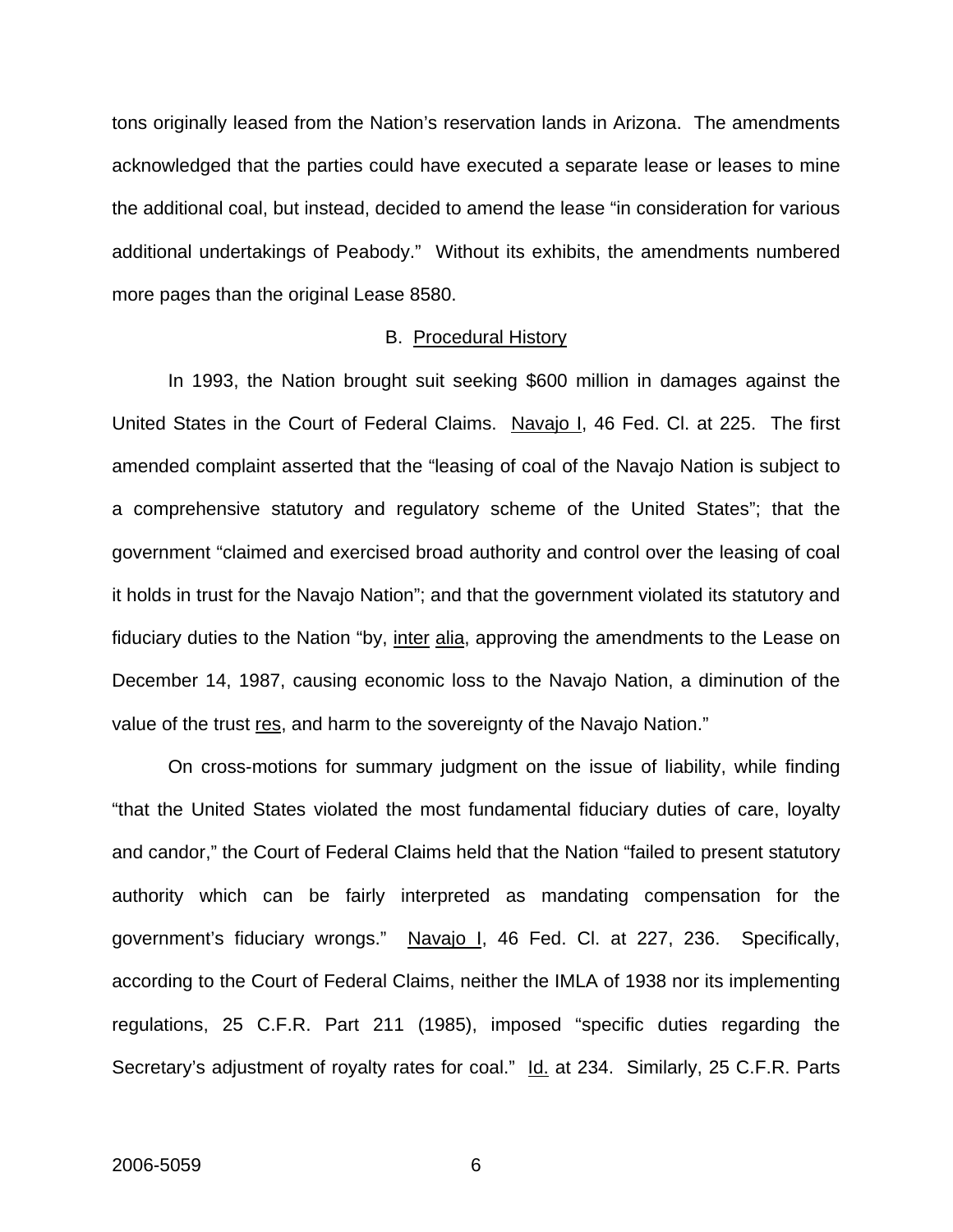169 (1985) (rights-of-way over Indian lands), 200 (1993) (terms and conditions of coal leases), and 216 (1985) (surface exploration, mining, and reclamation of lands) failed to provide a money mandating cause of action because they merely "touch[ed] summarily on the topic of royalties." See id. at 232. The Court of Federal Claims granted summary judgment in favor of the government.

On appeal, this court reversed and remanded. Navajo II, 263 F.3d at 1333. Specifically, this court held that the IMLA of 1938, its implementing regulations, and the Act of Jun. 30, 1919 ("Act of 1919"), ch. 4, § 26, 41 Stat. 31, 25 U.S.C. § 399, provided the authority for a claim for damages within the jurisdiction of the Court of Federal Claims. Navajo II, 263 F.3d at 1328-33.

The Supreme Court granted certiorari, reversed, and remanded. Navajo III, 537 U.S. at 514. The Court held that "the IMLA [of 1938] and its regulations do not assign to the Secretary managerial control over coal leasing. Nor do they even establish the 'limited trust relationship" of United States v. Mitchell ("Mitchell I"), 445 U.S. 535, 542 (1980). Navajo III, 537 U.S. at 506-08, 512-13. The Court also stated that reliance on 25 U.S.C. § 399 was misplaced and that the Nation's lease fell outside the domain of the Act of Dec. 22, 1982 ("Indian Mineral Development Act of 1982" or "IMDA of 1982"), Pub. L. No. 97-382, 96 Stat. 1938, 25 U.S.C. §§ 2101-08. Navajo III, 537 U.S. at 509.

 We subsequently remanded to the Court of Federal Claims with instructions. Navajo IV, 347 F.3d at 1332. Finding the Supreme Court's Navajo III decision limited to the IMLA of 1938, 25 U.S.C. § 399, and the IMDA of 1982, this court directed the Court of Federal Claims (1) to "determine whether, as the government asserts, the Tribe waived a claim with respect to 'a network of other statutes and regulations,'" and if not,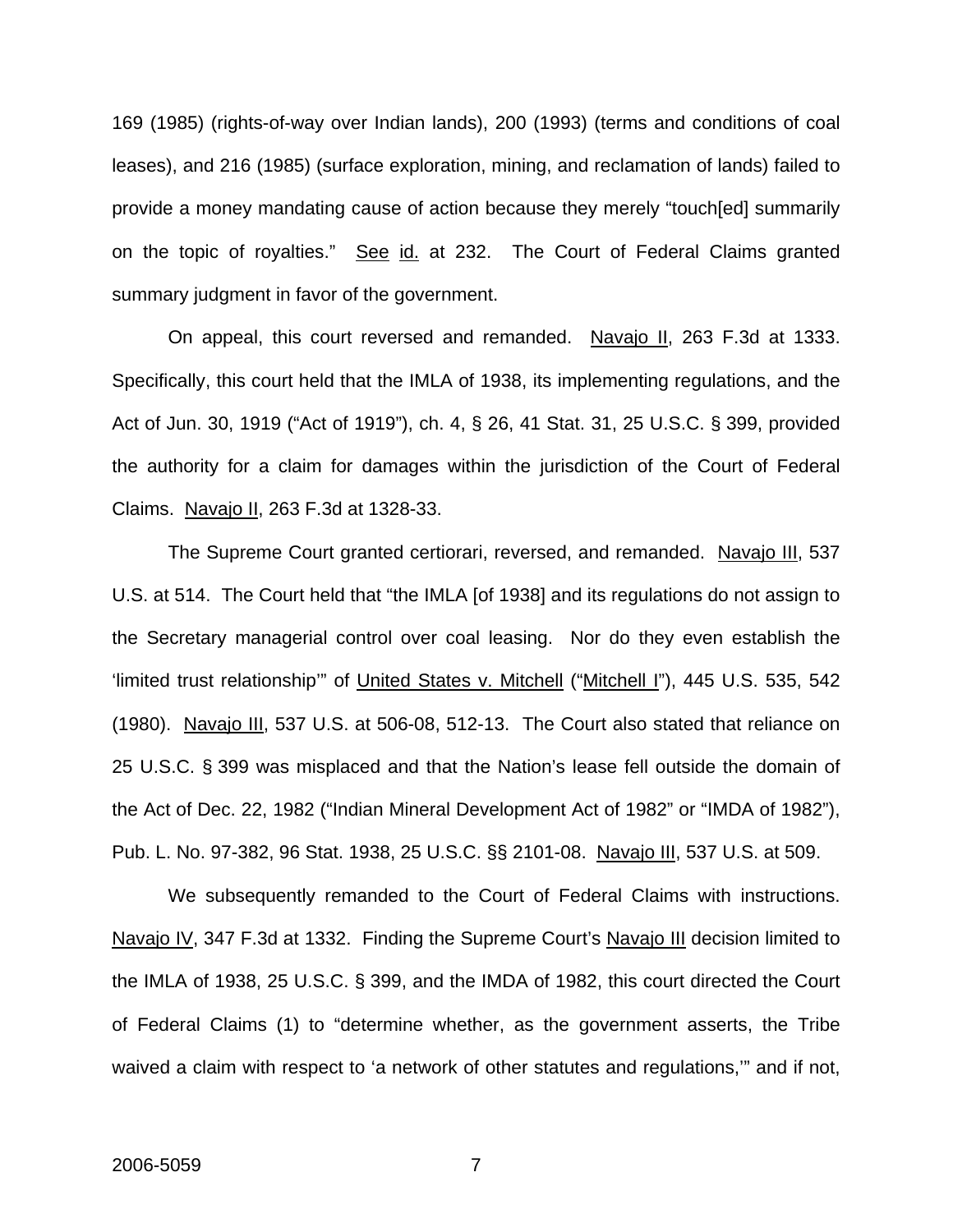(2) to "decide, whether, apart from IMLA [of 1938], section 399, and IMDA [of 1982], a 'network of other statutes and regulations' imposes 'judicially enforceable fiduciary duties upon the United States." Navajo IV, 347 F.3d at 1333.

 On remand, the Court of Federal Claims found no waiver because the Nation's "advocacy on behalf of jurisdiction always included the network argument." Navajo V, 68 Fed. Cl. at 810. The Court of Federal Claims concluded, however, that the network of other statutes and regulations "does not suffice to establish a money-mandating trust in the area of royalty rates." Id. at 815. The Nation appealed to this court.

This court has jurisdiction of the appeal pursuant to 28 U.S.C. § 1295(a)(3).

**II.** 

#### A. Standard of Review

The threshold issue in this appeal, as with the five previous Navajo decisions, is whether the Nation has stated a claim cognizable under 28 U.S.C. § 1505, known as the Indian Tucker Act. This is an issue of law that this court reviews without deference. Fisher v. United States, 402 F.3d 1167, 1173 (Fed. Cir. 2005) (en banc in pertinent part) ("The trial court's determination regarding the money-mandating character of the statute at issue is of course subject to appellate review as a question of law.").

The Court of Federal Claims applies the same summary judgment standard as that of federal district courts: summary judgment is proper if the evidence demonstrates that "there is no genuine issue as to any material fact and that the moving party is entitled to a judgment as a matter of law." See Ct. Fed. Cl. R. 56(c); Fed. R. Civ. P. 56(c); see also Celotex Corp. v. Catrett, 477 U.S. 317, 322-23 (1986); SmithKline Beecham Corp. v. Apotex Corp., 403 F.3d 1331, 1337 (Fed. Cir. 2005). Therefore, if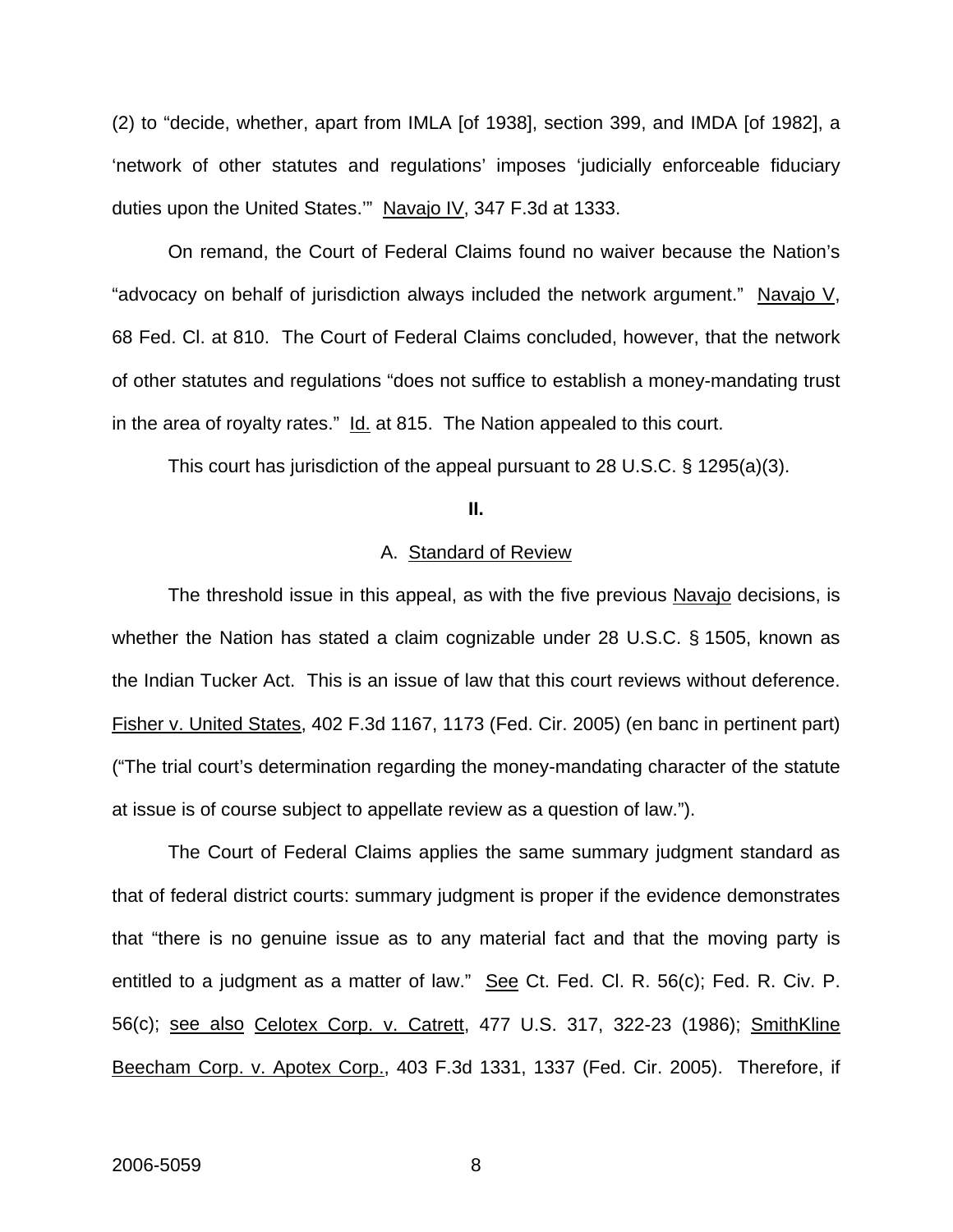the Nation has stated a claim cognizable under the Indian Tucker Act, we review without

deference whether the United States breached its trust duties. SmithKline, 403 F.3d at

1337.

# B. Legal Standard

The Supreme Court's decisions in Mitchell I, 445 U.S. 535, United States v.

Mitchell ("Mitchell II"), 463 U.S. 206 (1983), Apache, 537 U.S. 465, and Navajo III, 537

U.S. 488, control this case. As explained in Apache:

Jurisdiction over any suit against the Government requires a clear statement from the United States waiving sovereign immunity, together with a claim falling within the terms of the waiver. The terms of consent to be sued may not be inferred, but must be "unequivocally expressed" in order to "define [a] court's jurisdiction." The Tucker Act contains such a waiver, giving the Court of Federal Claims jurisdiction to award damages upon proof of "any claim against the United States founded either upon the Constitution, or any Act of Congress," and its companion statute, the Indian Tucker Act, confers a like waiver for Indian tribal claims that "otherwise would be cognizable in the Court of Federal Claims if the claimant were not an Indian tribe."

Neither Act, however, creates a substantive right enforceable against the Government by a claim for money damages. As we said in Mitchell II, a statute creates a right capable of grounding a claim within the waiver of sovereign immunity if, but only if, it "can fairly be interpreted as mandating compensation by the Federal Government for the damage sustained."

This "fair interpretation" rule demands a showing demonstrably lower than the standard for the initial waiver of sovereign immunity. "Because the Tucker Act supplies a waiver of immunity for claims of this nature, the separate statutes and regulations need not provide a second waiver of sovereign immunity, nor need they be construed in the manner appropriate to waivers of sovereign immunity." It is enough, then, that a statute creating a Tucker Act right be reasonably amenable to the reading that it mandates a right of recovery in damages. While the premise to a Tucker Act claim will not be "lightly inferred," a fair inference will do.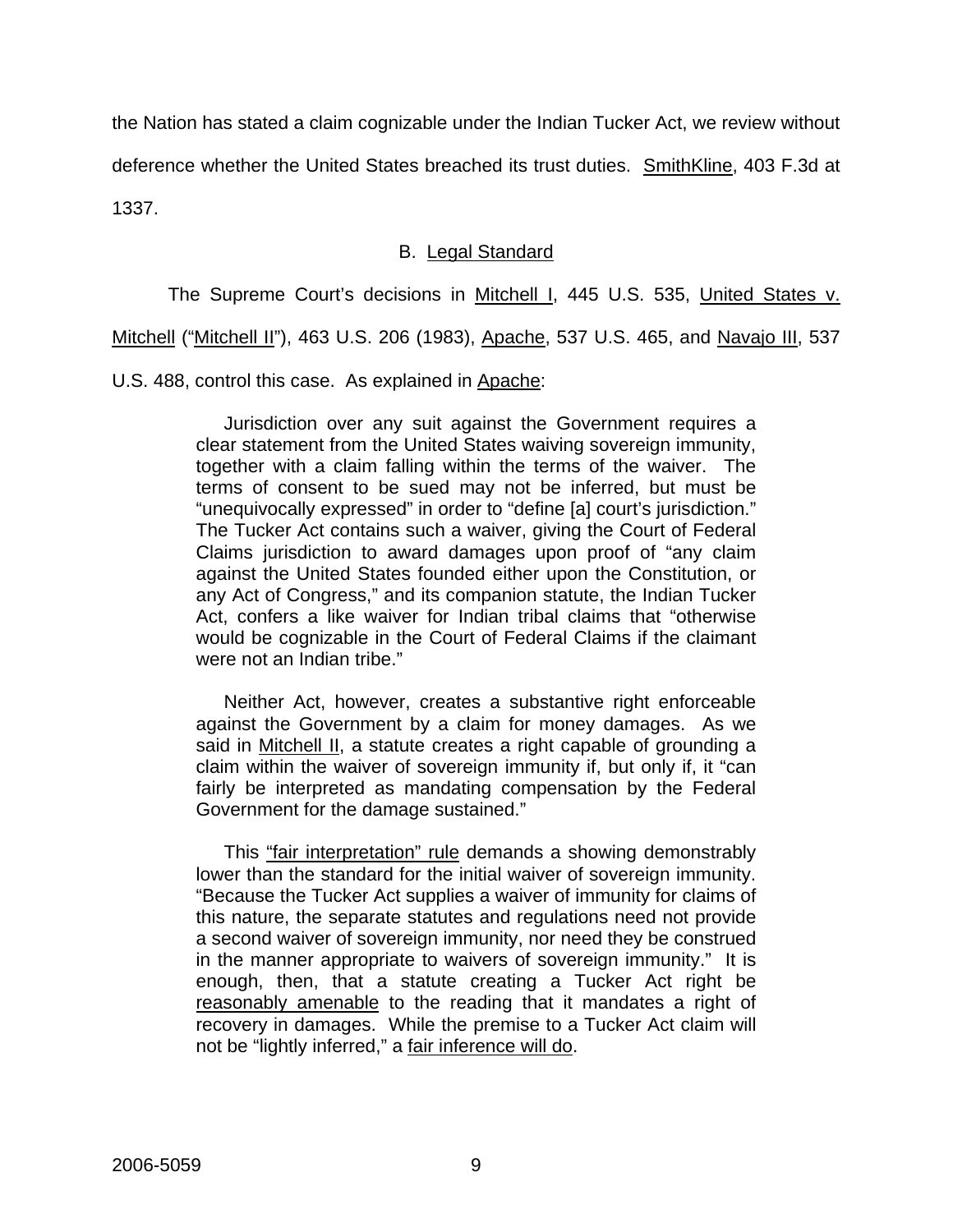537 U.S. at 472-73 (modification in original, citations omitted, emphasis added); see also Navajo III, 537 U.S. at 506 (stating that courts must "determine whether the relevant source of substantive law can fairly be interpreted as mandating compensation for damages sustained as a result of a breach of the duties [the governing law] impose[s]" (modifications in original, citation and quotation marks omitted)).

 The Supreme Court's pathmarking precedents guide courts in determining "when it is fair to infer a fiduciary duty qualifying under the Indian Tucker Act and when it is not." Apache, 537 U.S. at 473; see also Gregory C. Sisk, Yesterday and Today: Of Indians, Breach of Trust, Money, and Sovereign Immunity, 39 Tulsa L. Rev. 313 (2003).

#### In Mitchell I,

1,465 individual allottees of land contained in the Quinault Reservation, the Quinault Tribe, which now holds some allotments, and the Quinault Allottees Association, an unincorporated association formed to promote the interests of the allottees of the Quinault Reservation . . . . sought to recover damages from the Government for alleged mismanagement of timber resources found on the Reservation.

445 U.S. at 537. Acknowledging that the Act provided that the United States held "'the land thus allotted . . . in trust for the sole use and benefit of the Indian to whom such allotment shall have been made,'" the Court held that "the General Allotment Act[, ch. 119, 24 Stat. 388 (codified as amended in scattered sections of 25 U.S.C.)] . . . cannot be read as establishing that the United States has a fiduciary responsibility for management of allotted forest lands." Mitchell I, 445 U.S. at 540-41 (quoting 25 U.S.C. § 348), 546. In so holding, the Court found it relevant that "Congress subsequently enacted other legislation directing the Secretary on how to manage Indian timber resources." Mitchell I, 445 U.S. at 544-46.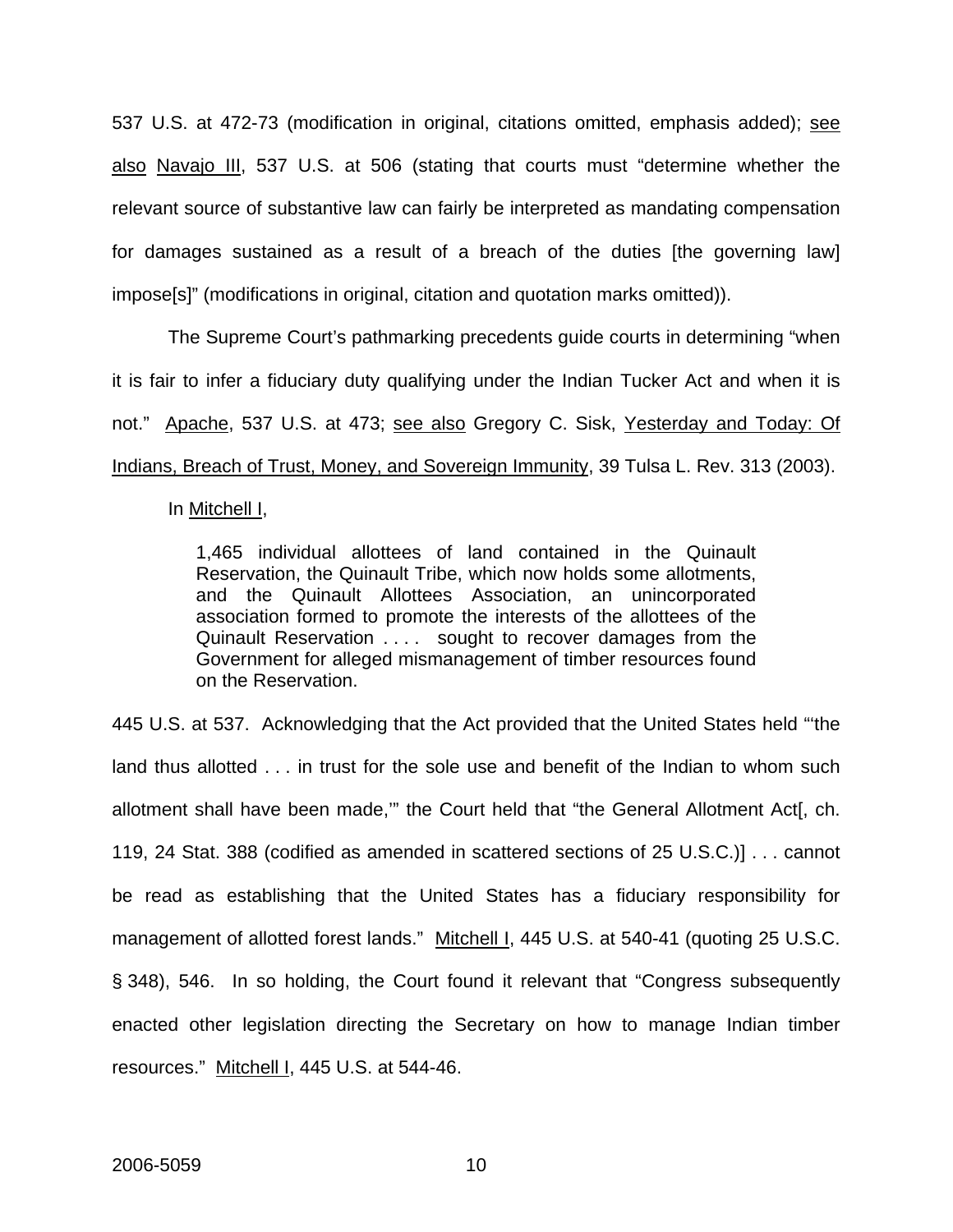Three years later, this "other legislation" noted in Mitchell I succeeded where the General Allotment Act failed. Specifically, in Mitchell II, the Court held that the asserted network of statutes and regulations could "fairly be interpreted as mandating compensation by the Federal Government for violations of its fiduciary responsibilities in the management of Indian property," including the alleged mismanagement of timber resources. 463 U.S. at 228. The Court reasoned that the statute and regulations (i) establish "'comprehensive' responsibilities of the Federal Government in managing the harvesting of Indian timber" (ii) for the benefit of the Indian owner and his heirs. See id. at 222-24; see also Navajo III, 537 U.S. at 504-06 (discussing Mitchell II); Apache, 537 U.S. at 473-74 (same).

 Similarly, in Apache, the Court held that the White Mountain Apache Tribe had a cognizable claim "against the United States for breach of fiduciary duty to manage land and improvements held in trust for the Tribe but occupied by the Government." 537 U.S. at 468. The Court found it fair to infer a fiduciary duty because: (i) the statute provides that "the former Fort Apache Military Reservation" is "held by the United States in trust for the White Mountain Apache Tribe"; (ii) the statute subjects the trust property "to the right of the Secretary of the Interior to use any part of the land and improvements for administrative or school purposes for as long as they are needed for that purpose"; (iii) the government availed itself of that option by occupying the trust corpus; and (iv) "elementary" and "fundamental common-law" trust law imposes a duty on a trustee to preserve and maintain trust assets. Id. at 469, 475.

In Navajo III, argued and decided on the same days as Apache, the Court reached a different result. The Court held that the Indian Mineral Leasing Act of 1938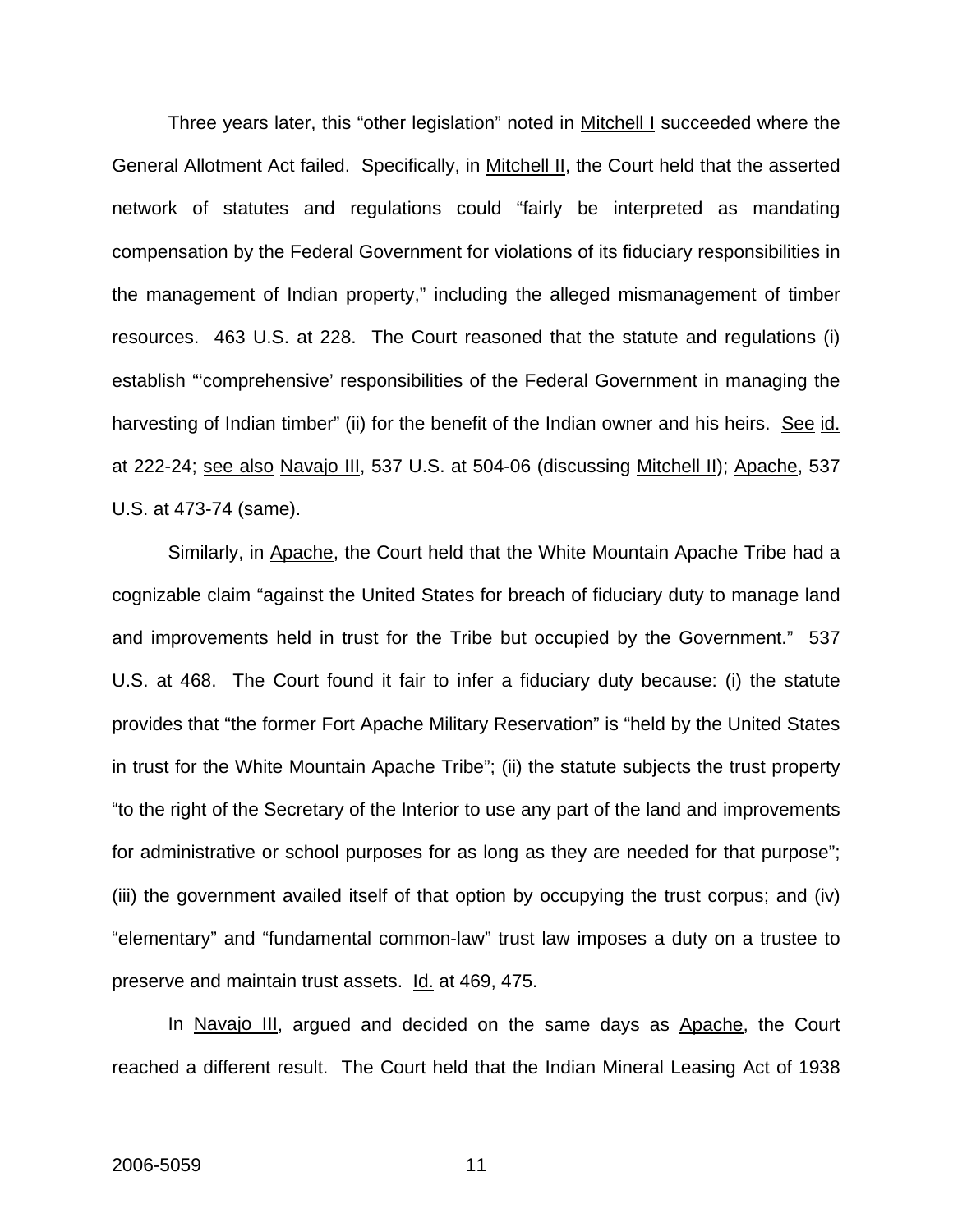and its implementing regulations could not "fairly be interpreted as mandating compensation for the Government's alleged breach of trust" in approving amendments to a coal lease even though Peabody exerted ex parte influence on the Secretary of the Interior. Navajo III, 537 U.S. at 506. The Court reasoned that the IMLA of 1938 and its implementing regulations: (i) did not, at the relevant time, "contain any trust language with respect to coal leasing"; (ii) "aim[ed] to enhance tribal self-determination by giving Tribes, not the Government, the lead role in negotiating mining leases with third parties"; (iii) failed to assign the government a "comprehensive managerial role" rising to the level of Mitchell II; and (iv) provided "no guides or standards circumscribing the Secretary's affirmation of coal mining leases negotiated between a Tribe and a private lessee" that were allegedly violated. Navajo III, 537 U.S. at 507-11. In discussing Mitchell II, however, the Court continued to state that a network of statutes and regulations could "impose judicially enforceable fiduciary duties upon the United States." Navajo III, 537 U.S. at 504-05. The Court "remanded for further proceedings consistent with [the Navajo III] opinion." Id. at 514.

#### **III.**

 Against this backdrop, we must now consider whether the statutes and regulations at issue in this appeal are reasonably amenable to the reading that they mandate a right of recovery in damages against the government under the Indian Tucker Act. While the Supreme Court held in Mitchell I that the General Allotment Act alone is insufficient, the Court held in Mitchell II that the network of statutes and regulations asserted by the allottees of land is reasonably amenable to mandating compensation by the federal government for violations of its fiduciary responsibilities,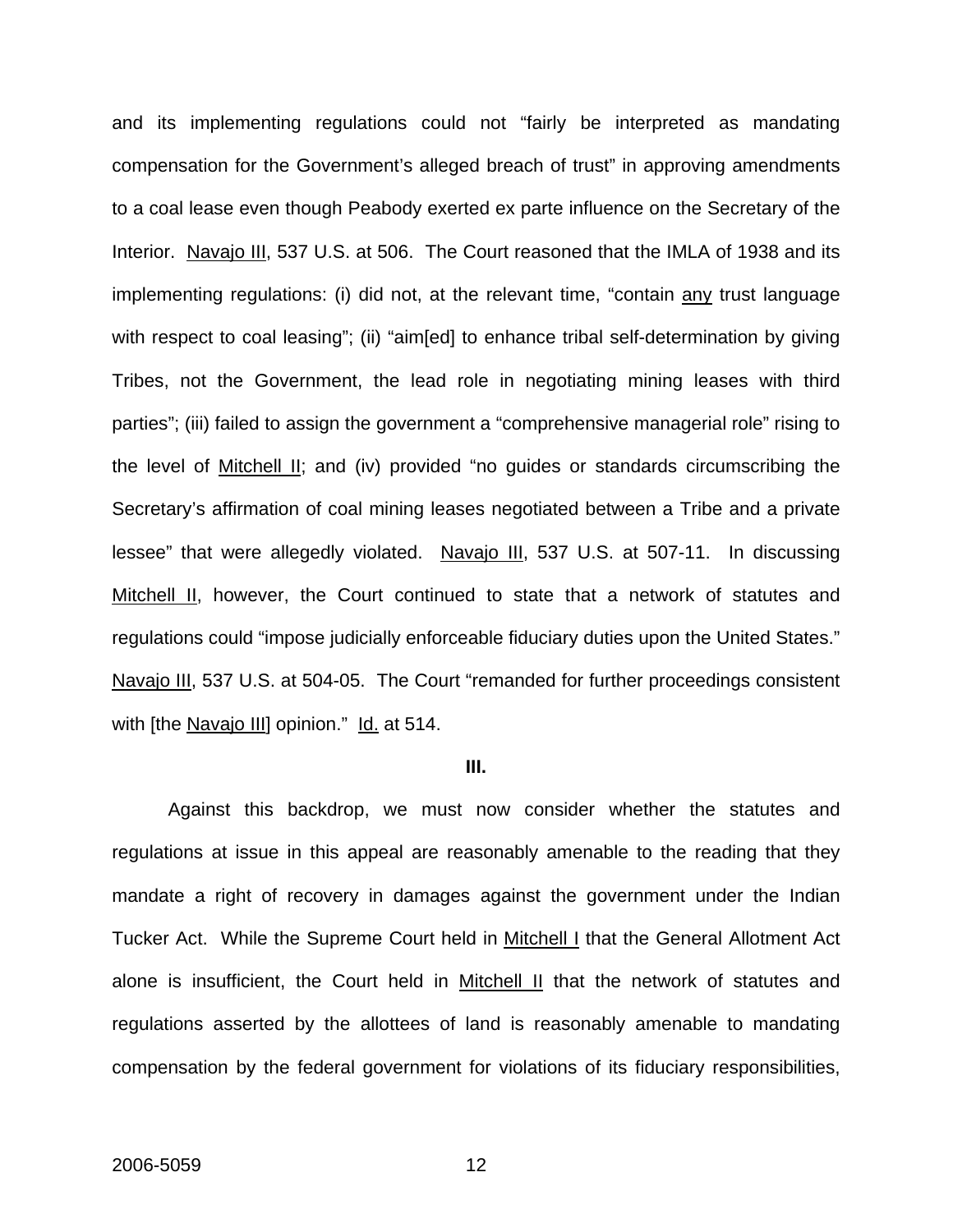including the alleged mismanagement of timber resources. Similarly, in this case, while the Court held in Navajo III that the IMLA of 1938, 25 U.S.C. § 399, and the IMDA of 1982 are insufficient, our task is to determine whether the network of other statutes and regulations asserted by the Nation in this appeal is reasonably amenable to a reading that they mandate compensation by the federal government for violating its common law fiduciary trust duties and the duties imposed by the network. Only if the network is so reasonably amenable, may we evaluate whether the United States government breached its duties based on the parties' cross-motions for summary judgment.

 We note at the outset that this is not a case where the government had the discretion to exercise control and did not do so. Rather, in this case, the government exerted actual and significant control over the determination of the increased royalty rate in the lease amendments because its approval was required by law. In March 1984, the Nation requested that the Secretary of the Interior, who was then William Clark, make a reasonable adjustment of the royalty rate as provided by the coal lease. In July 1985, the Secretary, who was now Donald Hodel, effectively refused to make any permanent adjustments after meeting with Peabody's representative, whom the government conceded was "a former aide and friend of Secretary Hodel." The Nation sought Secretarial approval precisely because the government exercised control over the leasing of coal resources. This active and effective assumption of control resulted in, as the Court of Federal Claims found, "Navajo enter[ing] the process unarmed with critical knowledge" and unaware "that it no longer had [a] competitive edge in its bargaining while the companies were well aware of the fact." Navajo I, 46 Fed. Cl. at 227. "Then after very briefly reviewing the merits of the proposals, the Secretary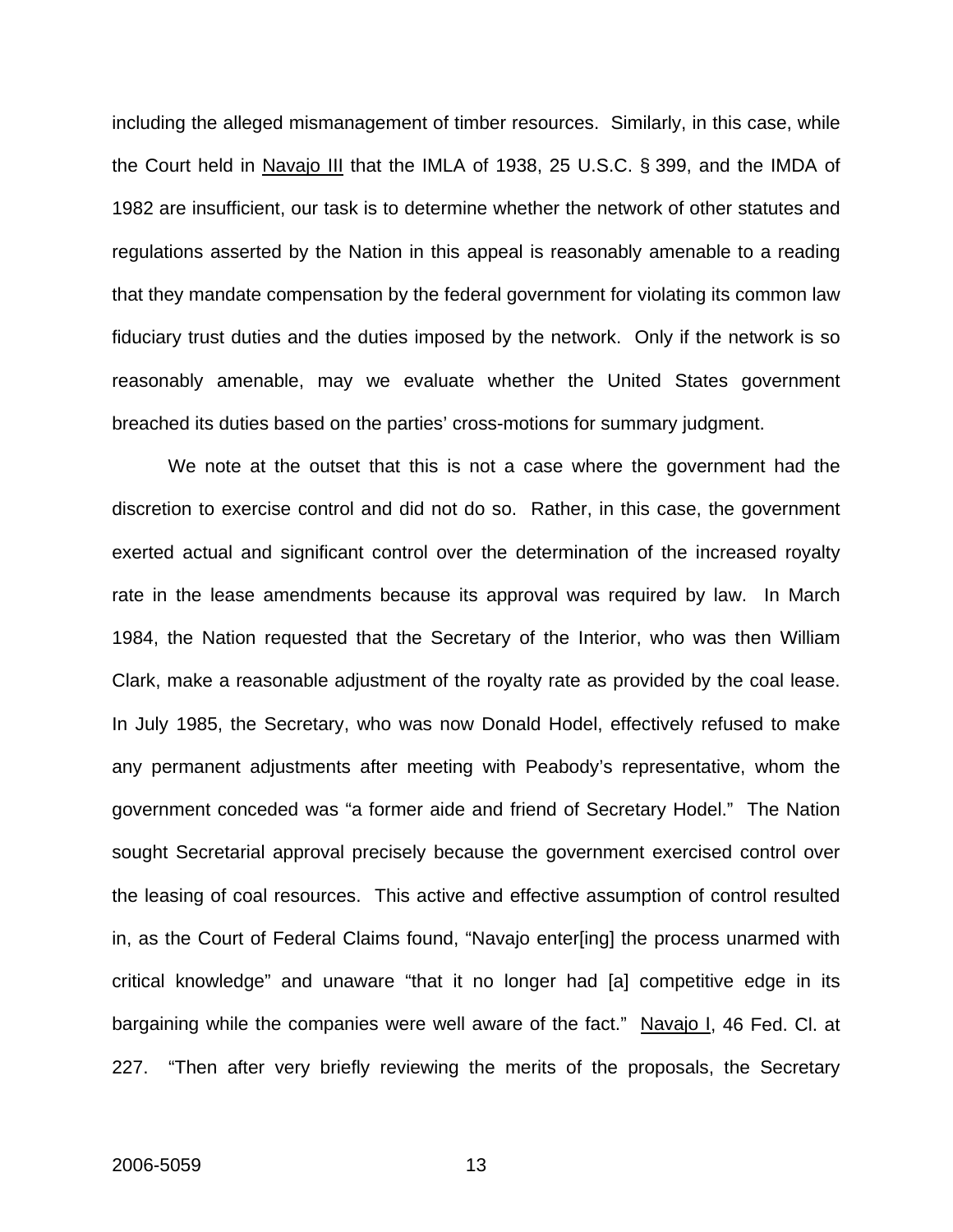approved lease amendments with royalty rates well below the rate that had previously been determined appropriate by those agencies responsible for monitoring the federal government's relations with Native Americans." Id. at 226-27. Faced with a claim for damages for this exercise of control, the government now takes the opposite stance, asserting that it had no control—statutory, regulatory, or otherwise—regarding the determination of the royalty rate in lease amendments. The law does not allow the government to have it both ways. That is, the government cannot assume comprehensive control of the Nation's coal, as it did here, and disclaim liability for exercising such control.

#### A. Network Asserted by the Nation

The Nation presents an array of authorities that, it asserts, cumulatively establish a money-mandating source for its claim. The Nation's asserted network includes: (i) the Treaty with the Navajo ("Treaty of 1849"), Sept. 9, 1849, 9 Stat. 974; (ii) the Treaty Between the United States of America and the Navajo Tribe of Indians ("Treaty of 1868"), Aug. 12, 1868, 15 Stat. 667; (iii) Exec. Order of May 17, 1884 ("Executive Order of 1884"); (iv) the Act of June 14, 1934 ("Act of 1934"), ch. 521, 48 Stat. 960; (v) the Act of April 17, 1950 ("Navajo-Hopi Rehabilitation Act of 1950"), ch. 92, 64 Stat. 44, 25 U.S.C. §§ 631-40; (vi) the Indian lands section, 30 U.S.C. § 1300, of the Act of August 3, 1977 ("Surface Mining Control and Reclamation Act of 1977"), Pub. L. No. 95-87, 91 Stat. 445 (codified as amended in scattered sections of 30 U.S.C.); (vii) the regulations, 25 C.F.R. Part 216 Subpart B (1987) and 30 C.F.R. Part 750 (1987), promulgated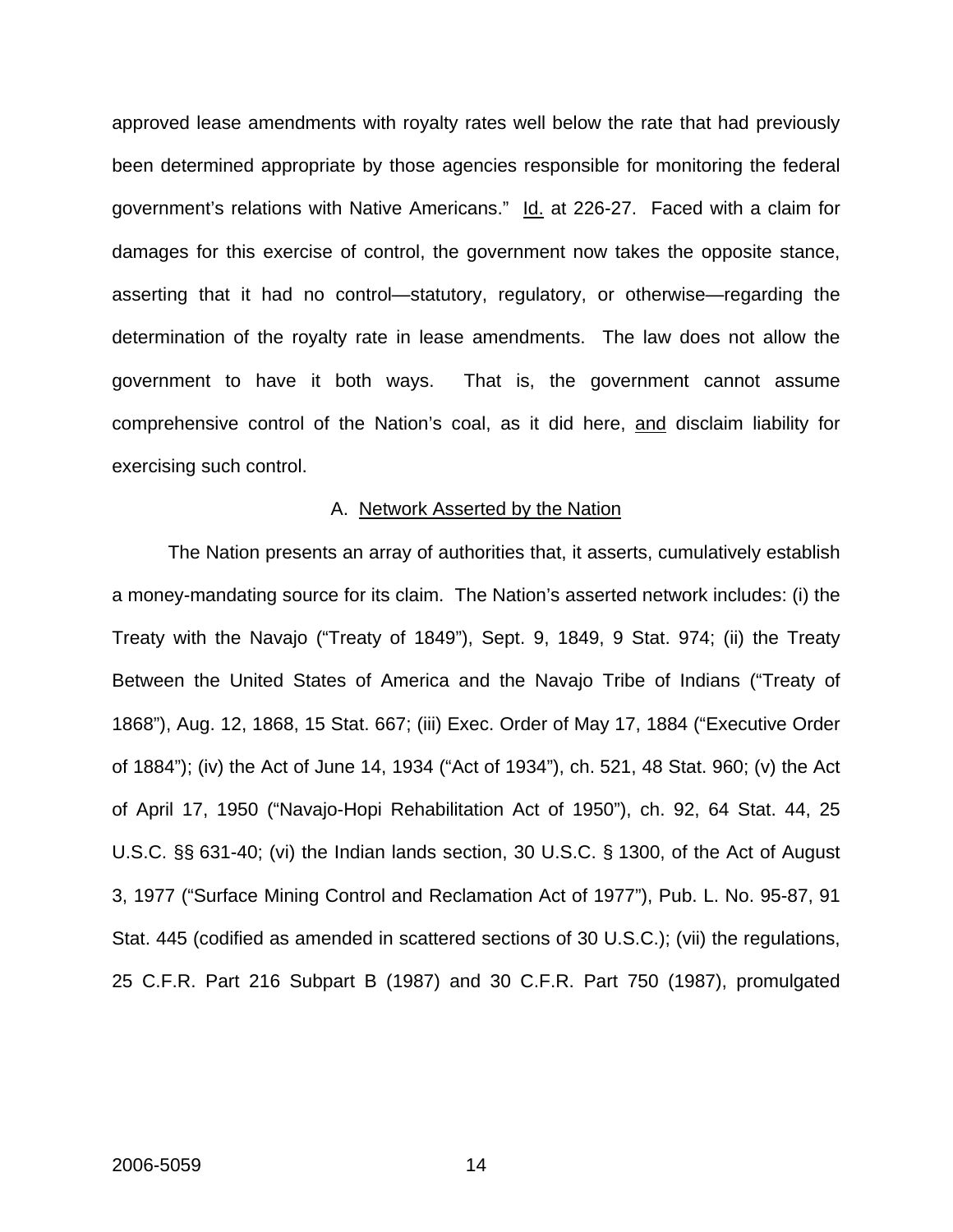pursuant to the Surface Mining Control and Reclamation Act of 1977;<sup>[2](#page-15-0)</sup> and (viii) the Act of January 12, 1983 ("Federal Oil and Gas Royalty Management Act of 1983"), 30 U.S.C. §§ 1701-57, and its implementing regulations, 30 C.F.R. Parts 212, 216, and 218 (1987), and 30 C.F.R. Part 206 Subpart F (1989).

 The Nation also asserts that the following may contribute to its asserted network: (ix) the policies of the Department of the Interior; (x) the provisions of Lease 8580; (xi) the Act of February 5, 1948 ("Indian Lands Rights-of-Way Act of 1948"), 25 U.S.C. §§ 323-28, and its implementing regulations, 25 C.F.R. Part 169 (1987); and (xii) the IMLA of 1938 and its implementing regulations.

## B. Relevance and Preservation of Network Elements Other Than IMLA of 1938

 At the threshold, the government asserts that the statutes and regulations asserted by the Nation are irrelevant because "Lease 8580 is an IMLA lease, and the Secretary's approval occurred pursuant to IMLA, not any of the provisions upon which the Tribe now relies for its 'network.'" U.S. Br. 34. Nothing within the IMLA of 1938 suggests, however, that it governs particular leases to the exclusion of all other statutes and regulations. The repeal provision of the IMLA of 1938, § 7, applies only to acts or parts of acts existing prior to and inconsistent with the IMLA. Moreover, the Act expressly contemplates that its provisions interact with those of other laws. See IMLA of 1938, § 7, 25 U.S.C. § 396d ("All operations under any oil, gas, or other mineral lease issued pursuant to the terms of sections 396a to 396g of this title or any other Act affecting restricted Indian lands shall be subject to the rules and regulations

<span id="page-15-0"></span> $\frac{1}{2}$  $1<sup>2</sup>$  In Navajo V, the Court of Federal Claims noted that the Nation's asserted network also included 30 C.F.R. Part 955. 68 Fed. Cl. at 808. Because the Nation has not cited this regulation anywhere in its briefs in this appeal, we do not consider those regulations here.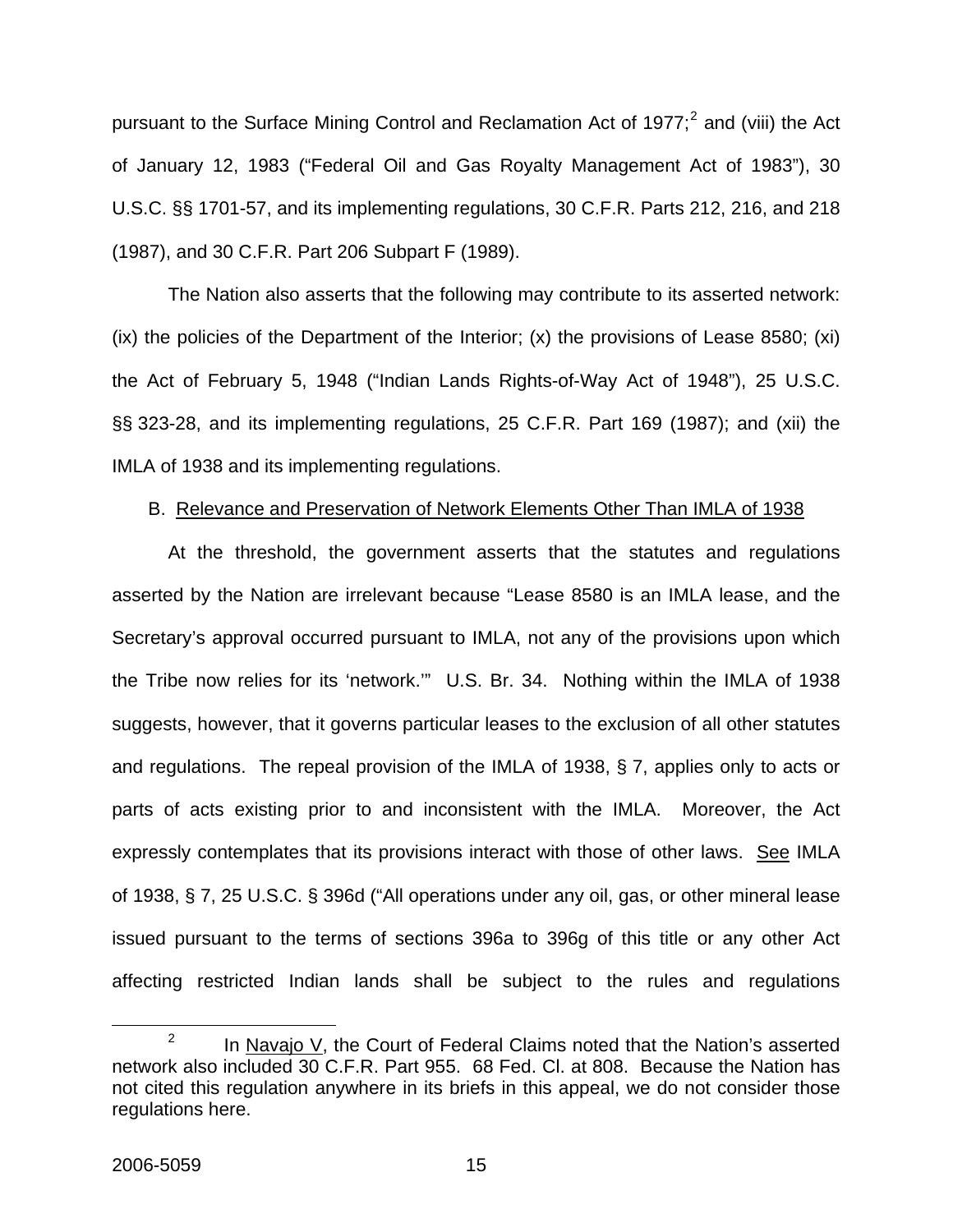promulgated by the Secretary of the Interior."). Therefore, the court rejects the government's argument that the IMLA of 1938 is the only possible substantive source of law in this case.

As an alternative ground for affirmance, the government asserts that the Nation waived its breach of trust claim based on a network of statutes and regulations. The government's waiver argument fails for several reasons.

First, after reviewing the complaint, summary judgment briefs, motion for reconsideration briefs, briefs to this court in its first appeal, and briefs to the Supreme Court, the Court of Federal Claims concluded that the Nation's "advocacy on behalf of jurisdiction always included the network argument, albeit in a secondary role." Navajo  $\underline{V}$ , 68 Fed. Cl. at 810. The government does not dispute this conclusion, and that alone should defeat its waiver argument. Similarly, we can find no error and thus affirm the Court of Federal Claims on this issue.

Second, "[i]t is indeed the general rule that issues must be raised in lower courts in order to be preserved as potential grounds of decision in higher courts. But this principle does not demand the incantation of particular words; rather, it requires that the lower court be fairly put on notice as to the substance of the issue." Nelson v. Adams USA, Inc., 529 U.S. 460, 469 (2000); see also Caterpillar Inc. v. Sturman Indus., Inc., 387 F.3d 1358, 1371 (Fed. Cir. 2004) (noting that rationales of waiver doctrine are to encourage parties to develop a full record of the case and to inform "the court about potential errors so as to put the court on notice of mistakes that, if left uncorrected, may result in reversal on appeal"). By asserting a breach of trust claim based on a network of statutes and regulations including the IMLA of 1938, the Nation preserved a breach of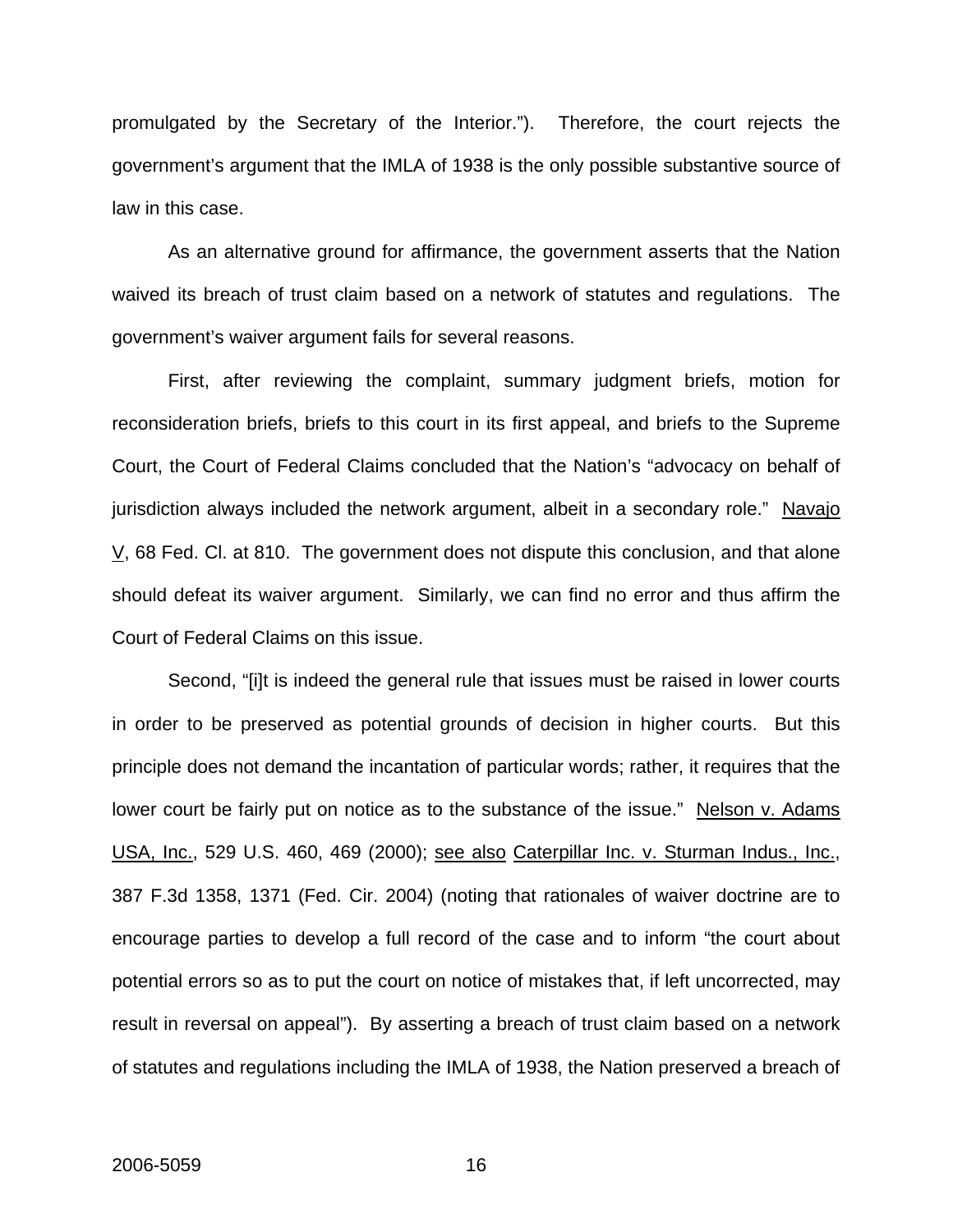trust claim based on a network of statutes and regulations regardless of whether the IMLA of 1938 is included. The waiver doctrine does not require, as the government asserts, that the Nation preserve each particular network permutation.

Third, the "matter of what questions may be taken up and resolved for the first time on appeal is one left primarily to the discretion of the courts of appeals, to be exercised on the facts of individual cases." Singleton v. Wulff, 428 U.S. 106, 121 (1976); see also Harris Corp. v. Ericsson Inc., 417 F.3d 1241, 1251 (Fed. Cir. 2005) ("An appellate court retains case-by-case discretion over whether to apply waiver." (citations omitted)). For example, "[w]hen an issue or claim is properly before the court, the court is not limited to the particular legal theories advanced by the parties, but rather retains the independent power to identify and apply the proper construction of governing law." Kamen v. Kemper Fin. Servs., Inc., 500 U.S. 90, 99 (1991).

We conclude that there was no applicable waiver, and we proceed to evaluate the network of statutes and regulations asserted by the Nation in this case.

#### C. Non-Money-Mandating Elements of the Nation's Asserted Network

For completeness, we briefly address the Nation's assertion of elements (ix) through (xii), none of which we find contribute to a money-mandating network.

The departmental policies cannot provide the substantive source of law that mandates compensation for the government's alleged breach of trust. As the Supreme Court has noted, "[j]urisdiction over any suit against the Government requires a clear statement from the United States waiving sovereign immunity, together with a claim falling within the terms of the waiver." Apache, 537 U.S. at 472. The Indian Tucker Act, 28 U.S.C. § 1505, provides the waiver of sovereign immunity in this case and states that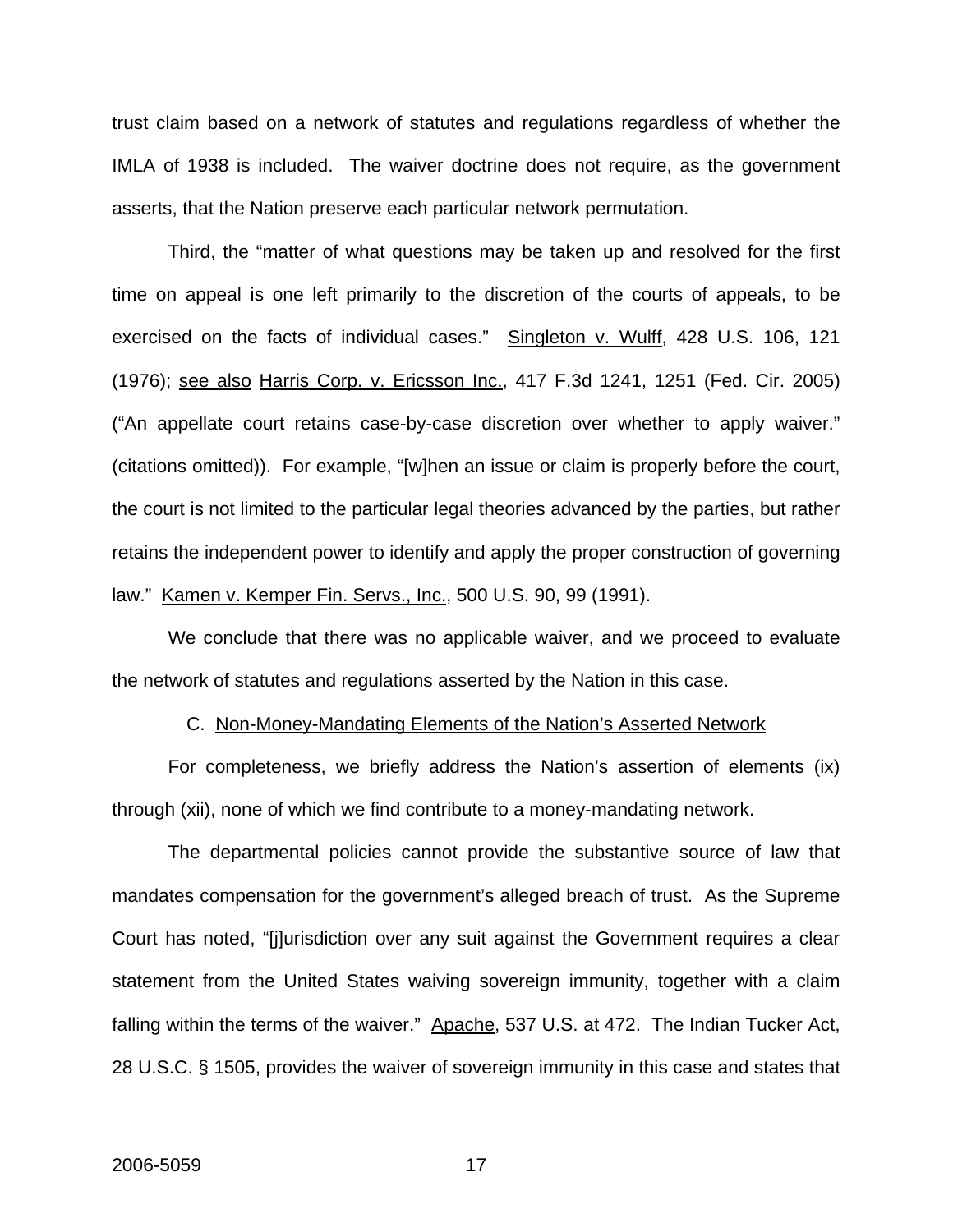the claim must be "one arising under the Constitution, laws or treaties of the United States, or Executive orders of the President, or is one which otherwise would be cognizable in the Court of Federal Claims." The Tucker Act, 28 U.S.C. § 1491(a), defines claims cognizable in the Court of Federal Claims as "any claim against the United States founded either upon the Constitution, or any Act of Congress or any regulation of an executive department, or upon any express or implied contract with the United States." Neither the Indian Tucker Act nor the Tucker Act provides for claims based on departmental policies, which are not regulations that have the force of law. Cf. Schweiker v. Hansen, 450 U.S. 785, 789-90 (1981) (stating that Claims Manual of Social Security Administration is not regulation, has no legal force, and does not bind Administration); Morton v. Ruiz, 415 U.S. 199, 234-36 (1974) (stating that Bureau of Indian Affairs Manual has no force of law, but holding nonetheless, that Manual must be followed under Administrative Procedure Act); Hamlet v. United States, 63 F.3d 1097, 1105-06 (Fed. Cir. 1995) (stating that internal personnel manual may, if three other requirements are met, have the force and effect of law because matters relating to agency personnel are "exempt from the strict procedural requirements found in the [Administrative Procedure Act]"). Therefore, any claims based on departmental policies would not fall within the scope of the asserted waiver of sovereign immunity.

 For similar reasons, Lease 8580 does not constitute a substantive source of law for the Nation's breach of trust claim. The Nation asserts that a mineral lease is a "fundamental document," which may form part of the network establishing government trust liability. It is true that the Supreme Court suggested that a breach of trust claim under the Indian Tucker Act may arise from a "statute (or other fundamental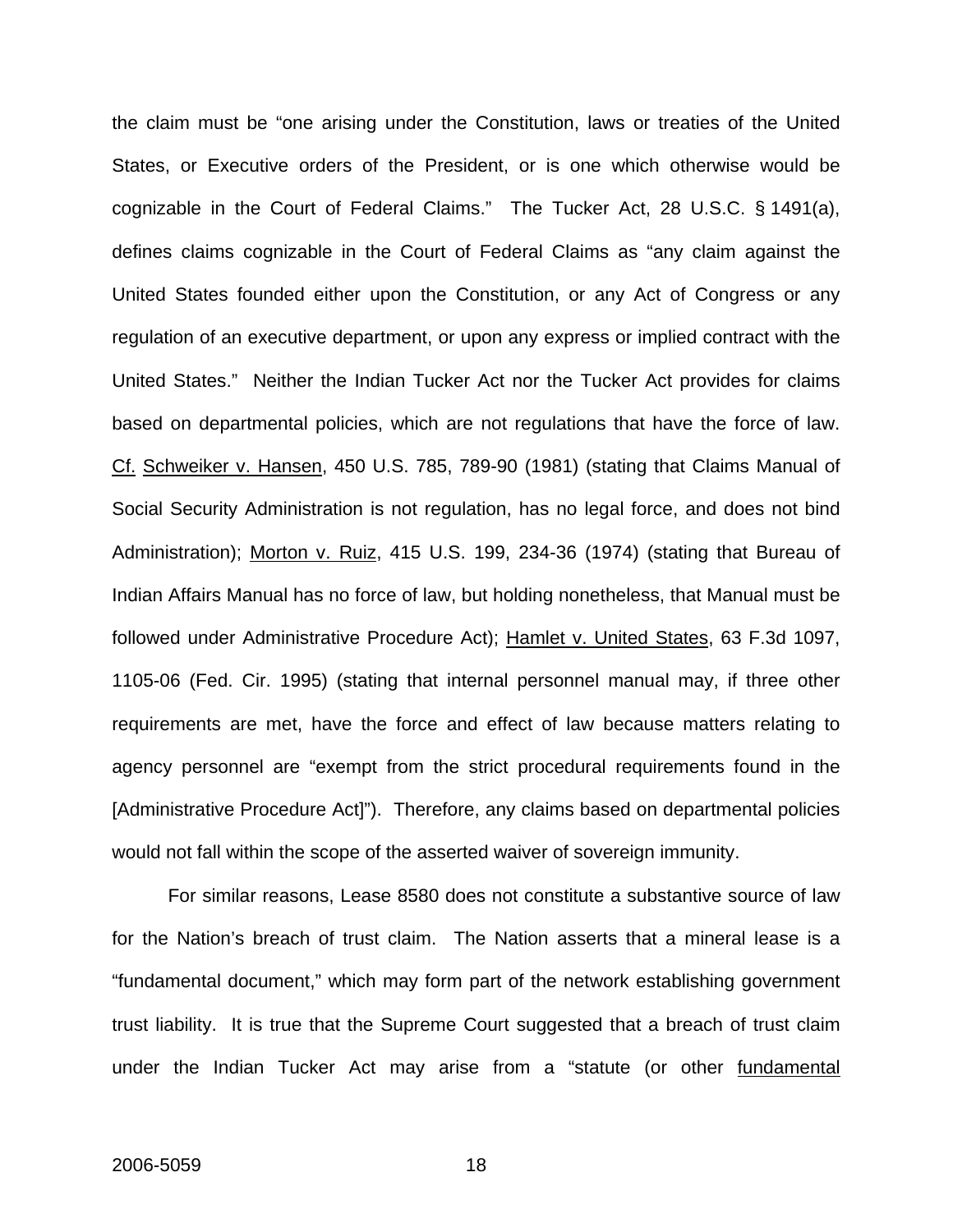document)." See Mitchell II, 463 U.S. at 225 (quoting Navajo Tribe of Indians v. United States, 624 F.2d 981, 987 (Ct. Cl. 1980)) (emphasis added). It is also true that claims founded "upon any express or implied contract with the United States" are cognizable under the Tucker Act, 28 U.S.C. § 1491(a). The Supreme Court, however, rejected this exact argument in Navajo III.

> [T]he Court of Federal Claims determined, and the Tribe does not here dispute, that the Secretary is not a signatory to the Lease and that the Lease is not contractually binding on him. We thus perceive no basis for infusing the Secretary's approval function under § 396a with substantive standards that might be derived from his adjustment authority under the Lease, and certainly no basis for concluding that an alleged "breach" of those standards is cognizable in an action for money damages under the Indian Tucker Act.

537 U.S. at 510 n.13. This court perceives no basis or authority for concluding otherwise.

 Next, the Indian Lands Rights-of-Way Act of 1948 and its implementing regulations do not provide a relevant substantive source of law. The Act empowers the Secretary of the Interior "to grant rights-of-way for all purposes, subject to such conditions as he may prescribe" and to "the consent of the proper tribal officials." 25 U.S.C. §§ 323-24. Seizing on the Supreme Court's discussion of these statutes in Mitchell II, 463 U.S. at 223, the Nation in this case asserts that the government's "comprehensive control over Indian rights-of-way augments its control over Navajo coal development even more than it did over timber production in Mitchell II." Nation Br. 36. The rights-of-way statutes, however, did not augment the government's control over timber production; rather, the Court cited the statutes as a point of comparison. See Mitchell II, 463 U.S. at 223 (concluding that timber management statutes and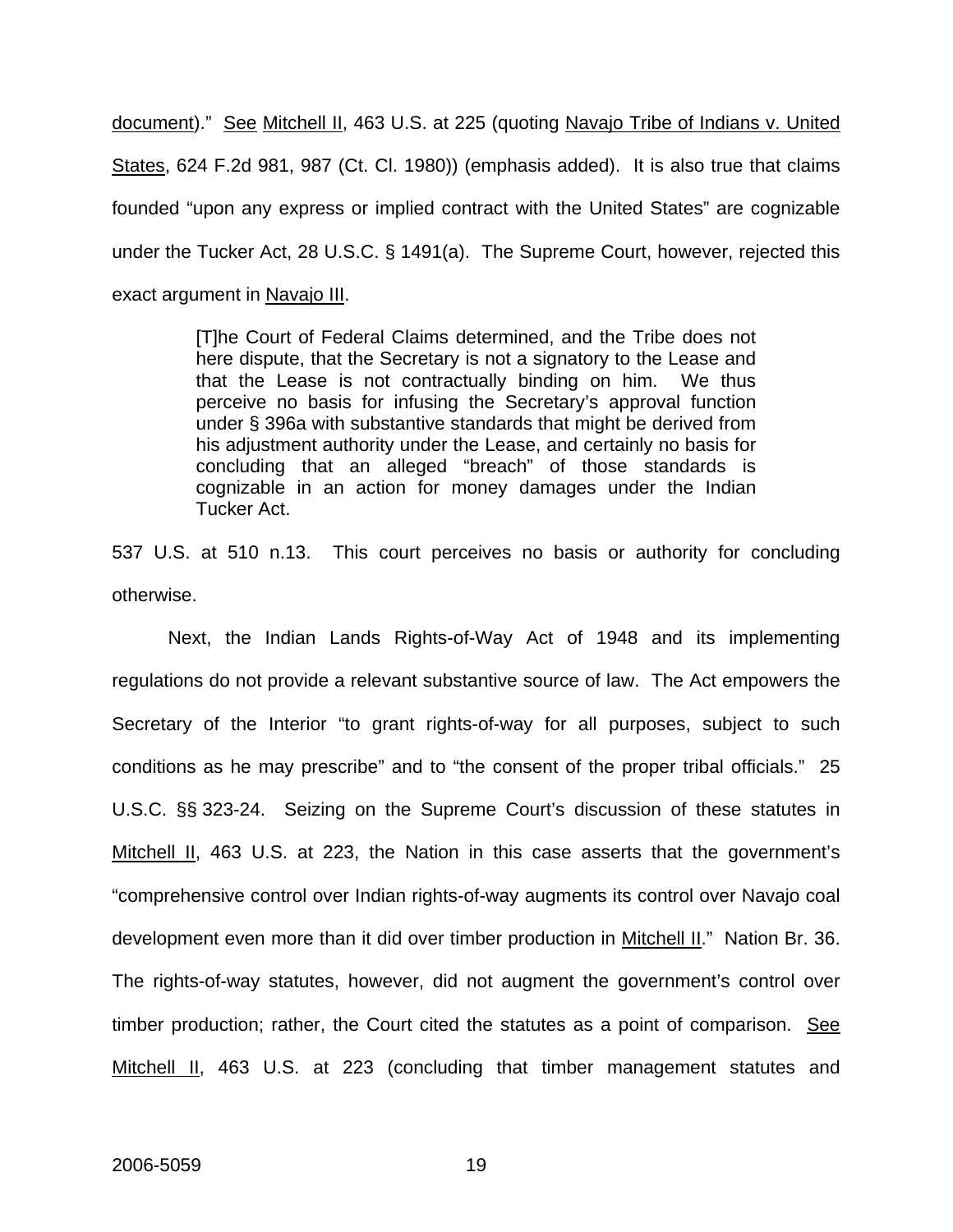regulations establish comprehensive government control and then, stating that "Department exercises comparable control over grants of rights-of-way on Indian lands held in trust"). Similarly, in this case, while other regulations that are properly part of the Nation's asserted network may require permits for surface coal mining operations activities for "lands affected by the construction of new roads or the improvement or use of existing roads to gain access," see infra Part III.D.3 (30 C.F.R. § 750.11(a) (1987)), the Indian Lands Rights-of-Way Act of 1948 and its implementing regulations do not augment the government's control of the Nation's coal and thus are not part of the relevant network.

Lastly, the Nation asserts the IMLA of 1938 and its regulations, 25 C.F.R. Part 211 (1987) and Part 216 Subpart A (1987). This court's consideration of the IMLA of 1938 and its regulations, however, is foreclosed by Navajo IV, 347 F.3d at 1332 (directing Court of Federal Claims to consider whether network of other statutes and regulations apart from IMLA of 1938 establishes cognizable breach of trust claim). While there is persuasive force in Judge Newman's dissent stating "[t]hat the Indian Mineral Leasing Act is insufficient standing alone does not bar adding its weight to the totality of statutes, treaties, and regulations governing mineral leasing," id. at 1333 (Newman, J., dissenting), the previous decision is law of the case.

Accordingly, we find that the departmental policies, the provisions of Lease 8580, the Indian Lands Rights-of-Way Act of 1948 and its implementing regulations, and the IMLA of 1938 and its implementing regulations cannot be substantive sources of law on which the Nation may base its breach of trust claim.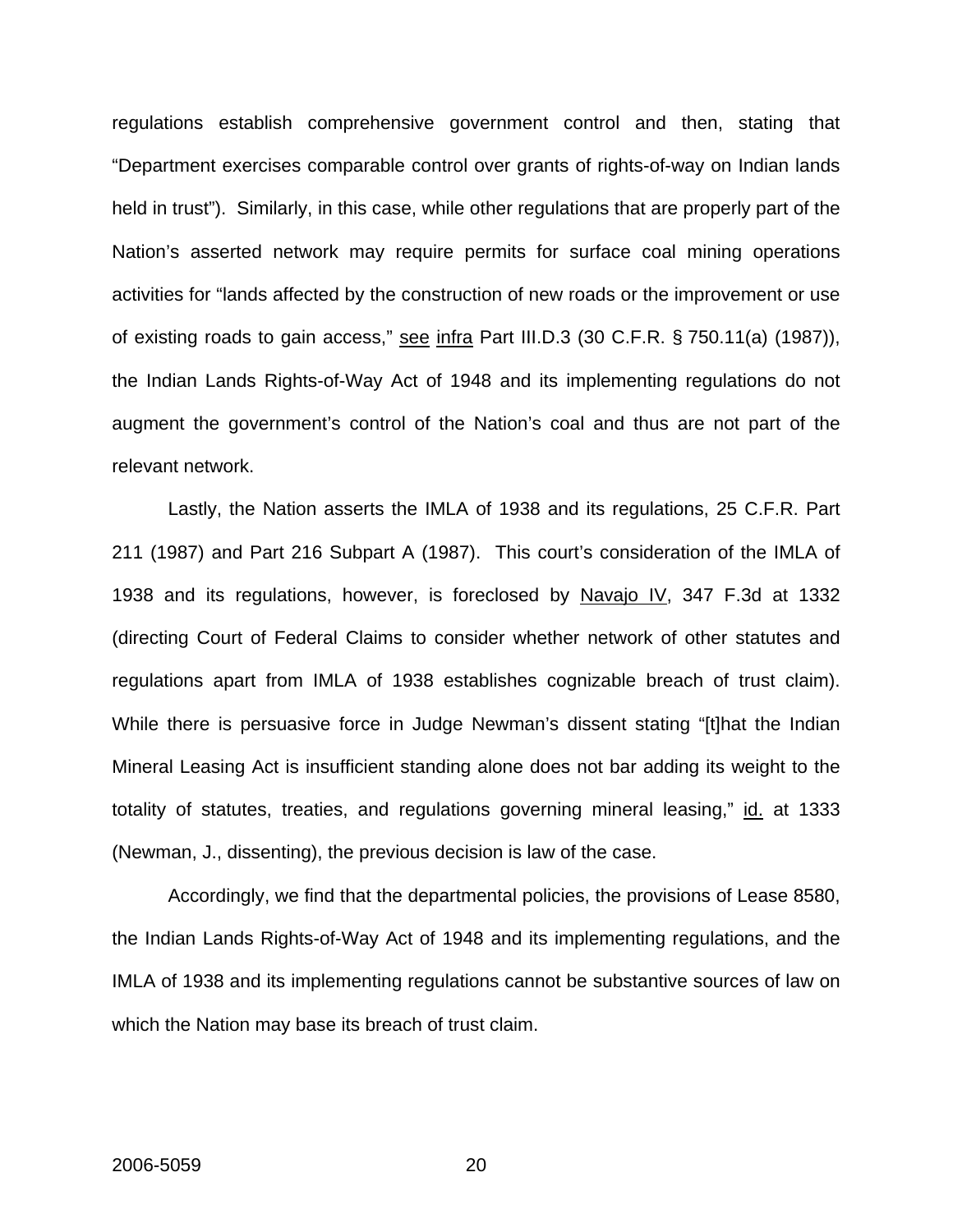#### D. Money-Mandating Elements of the Nation's Asserted Network

## *1. Existence of Trust Relationship and Trust Language*

 There is no question the Treaty of 1849 establishes a general trust relationship. Specifically, the treaty states that the Navajo "tribe was lawfully placed under the exclusive jurisdiction and protection of the Government of the said United States, and that they are now, and will forever remain, under the aforesaid jurisdiction and protection" and "that the Government of the United States shall so legislate and act as to secure the permanent prosperity and happiness of said Indians." Art. I, XI. While this general trust relationship is potentially reinforcing of "the conclusion that the relevant statute or regulation imposes fiduciary duties, that relationship alone is insufficient to support jurisdiction under the Indian Tucker Act." Navajo III, 537 U.S. at 506 (citation omitted).

 There must be "specific rights-creating or duty-imposing statutory or regulatory prescriptions. Those prescriptions need not, however, expressly provide for money damages; the availability of such damages may be inferred." Id. In Apache, the Court found it significant that a statute provided that the Fort Apache Military Reservation would be "held by the United States in trust for the White Mountain Apache Tribe." See 537 U.S. 468-69, 474-75 (quoting the Act of Jan. 24, 1923, ch. 42, 42 Stat. 1187). In Mitchell II, the statutes and regulations gave the government "full responsibility to manage Indian resources and land for the benefit of the Indians." 463 U.S. at 224; see also Navajo III, 537 U.S. at 504-05 (discussing Mitchell II); Apache, 537 U.S. at 474 (same). Even the statute at issue in Mitchell I went beyond the general trust relationship and established a "limited" trust relationship by stating that "the United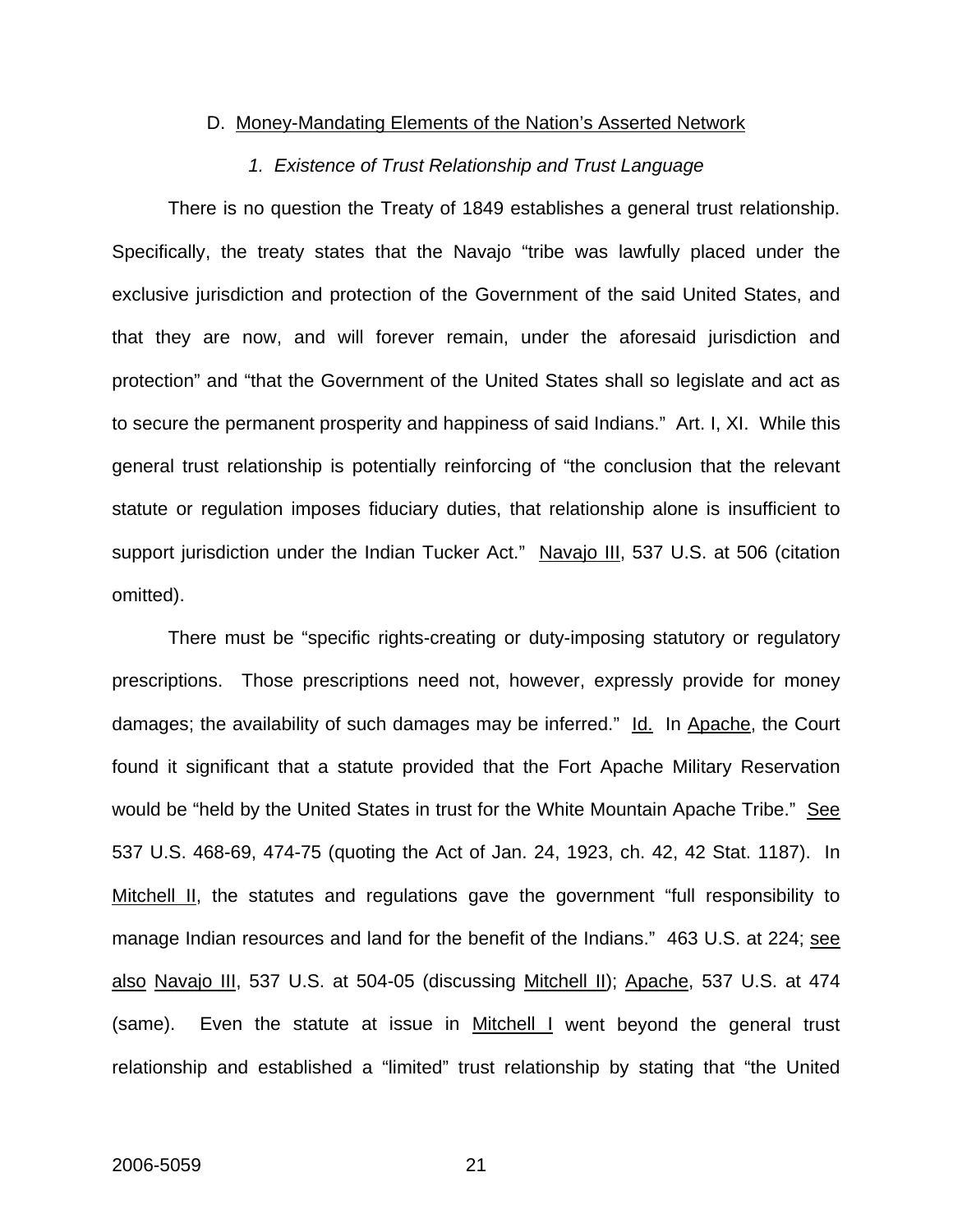States does and will hold the land thus allotted . . . in trust for the sole use and benefit of the Indian to whom such allotment shall have been made." 445 U.S. at 540-42 (quoting General Allotment Act); see Mitchell II, 463 U.S. at 224-25 (discussing Mitchell I limited trust relationship and general trust relationship); see also Navajo III, 537 U.S. at 504 (discussing Mitchell I); Apache, 537 U.S. at 473 (same).

 In contrast, the Court found that the IMLA of 1938 and its regulations did not satisfy this statutory and regulatory language threshold in Navajo III: "Nor do they even establish the 'limited trust relationship' existing under the [General Allotment Act]; no provision of the IMLA [of 1938] or its regulations contains any trust language." 537 U.S. at 508. Justice Ginsburg emphasized that this lack of trust language set Navajo III apart from Apache. Apache, 537 U.S. at 479-81 (Ginsburg, J., concurring) (comparing existence of trust language in Apache statute with absence of such in Navajo III statute and regulations).

 Where the IMLA of 1938 and its regulations failed, however, the network of other statutes and regulations asserted by the Nation succeeds. The coal that is the subject of Lease 8580 and its amendments sits on the Nation's "reservation lands, which are held for it in trust by the United States." Navajo III, 537 U.S. at 495. The Treaty of 1868 established the Navajo reservation, setting a territory "apart for the use and occupation of the Navajo tribe of Indians." 15 Stat. 667 at art. II, XIII. The Executive Order of 1884 added lands from Arizona and Utah to the Navajo "reservation for Indian purposes." The Act of 1934 confirmed the "exterior boundaries of the Navajo Indian Reservation, in Arizona," stating that the lands were to be "permanently withdrawn from all forms of entry or disposal for the benefit of the Navajo." 48 Stat. 960 § 1. The Act of 1934 also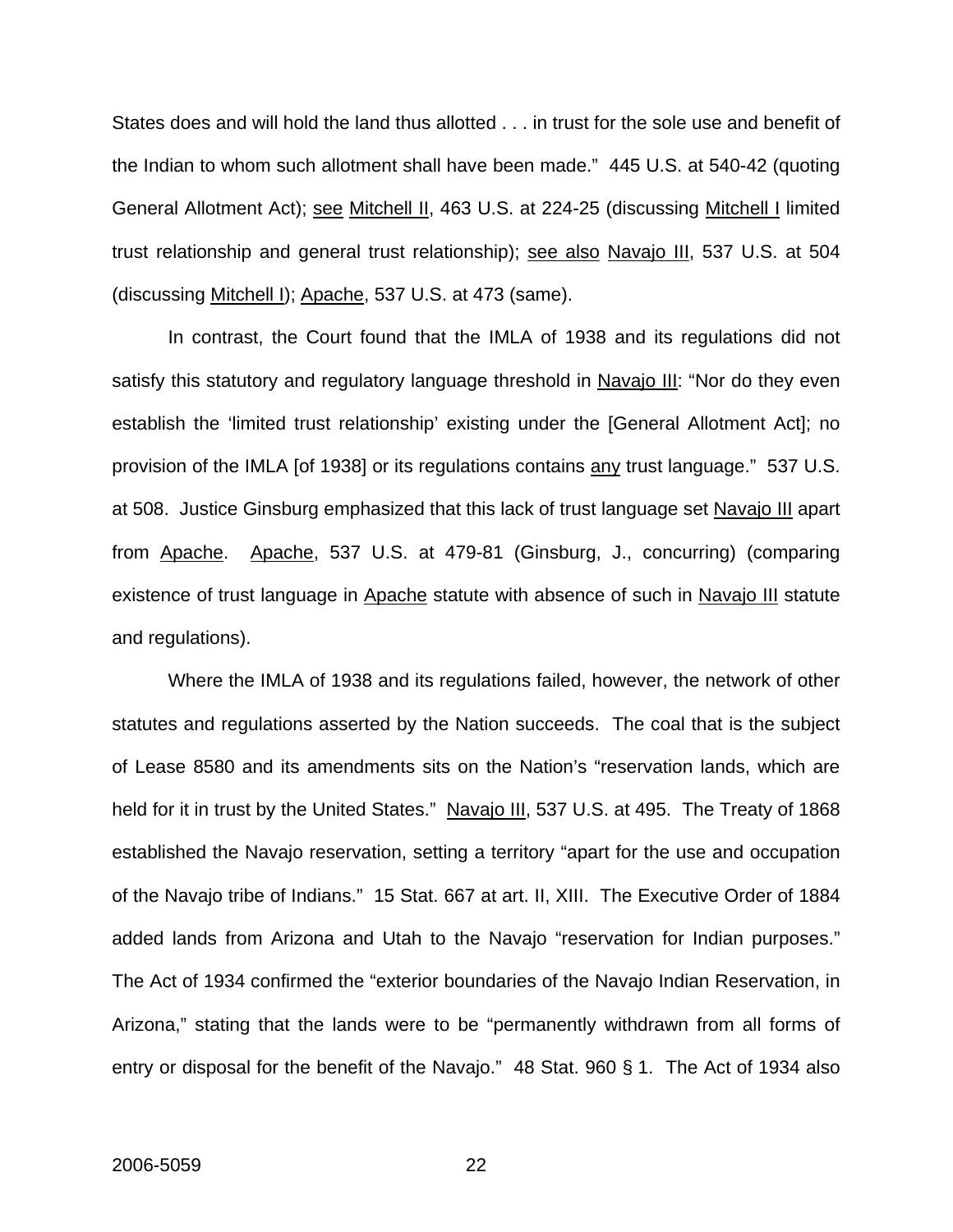authorized the Secretary of the Interior "to accept relinquishments and reconveyance to the United States of such privately owned lands," which would "be held in trust for the Navajo Tribe of Indians." Id. § 2. The Act of December 22, 1974 ("Act of 1974"), 88 Stat. 1712, 25 U.S.C. §§ 640d to 640d-31, confirmed that the lands described in the Act of 1934 "shall be held in trust by the United States exclusively for the Navajo Tribe and as a part of the Navajo Reservation." 25 U.S.C. § 640d-9. Because "[m]inerals and standing timber are constituent elements of the land itself," United States v. Shoshone Tribe of Indians of Wind River Reservation, 304 U.S. 111, 116 (1938), and because there is no language severing coal from the land held in trust, the language stating that the government holds lands in trust for the Nation applies equally to the Nation's coal located on that land.

 Therefore, the substantive sources of law cited by the Nation contain explicit trust language. Because such language is necessary but not sufficient for an Indian Tucker Act breach of trust claim, we proceed to evaluate whether the network of statutes and regulations asserted by the Nation establishes specific fiduciary or other duties that can fairly be interpreted as mandating compensation for damages sustained. Navajo III, 537 U.S. at 506.

# *2. Control of Coal Resource Planning*

The government assumed coal resource planning responsibilities in the Navajo-Hopi Rehabilitation Act of 1950. $3$  Specifically, the Act authorized and directed the

<span id="page-23-0"></span> $\overline{\phantom{a}}$  3  $3 \text{ A}s$  the government asserts, it is true that the regulations promulgated in 2001 pursuant to the Navajo-Hopi Rehabilitation Act do not apply to mineral leases. 25 C.F.R. § 162.103 (2006) ("These regulations do not apply to . . . mineral leases."). This limit speaks, however, only to the scope of the regulations, not the Act. Therefore, the Act may contribute to the Nation's asserted network.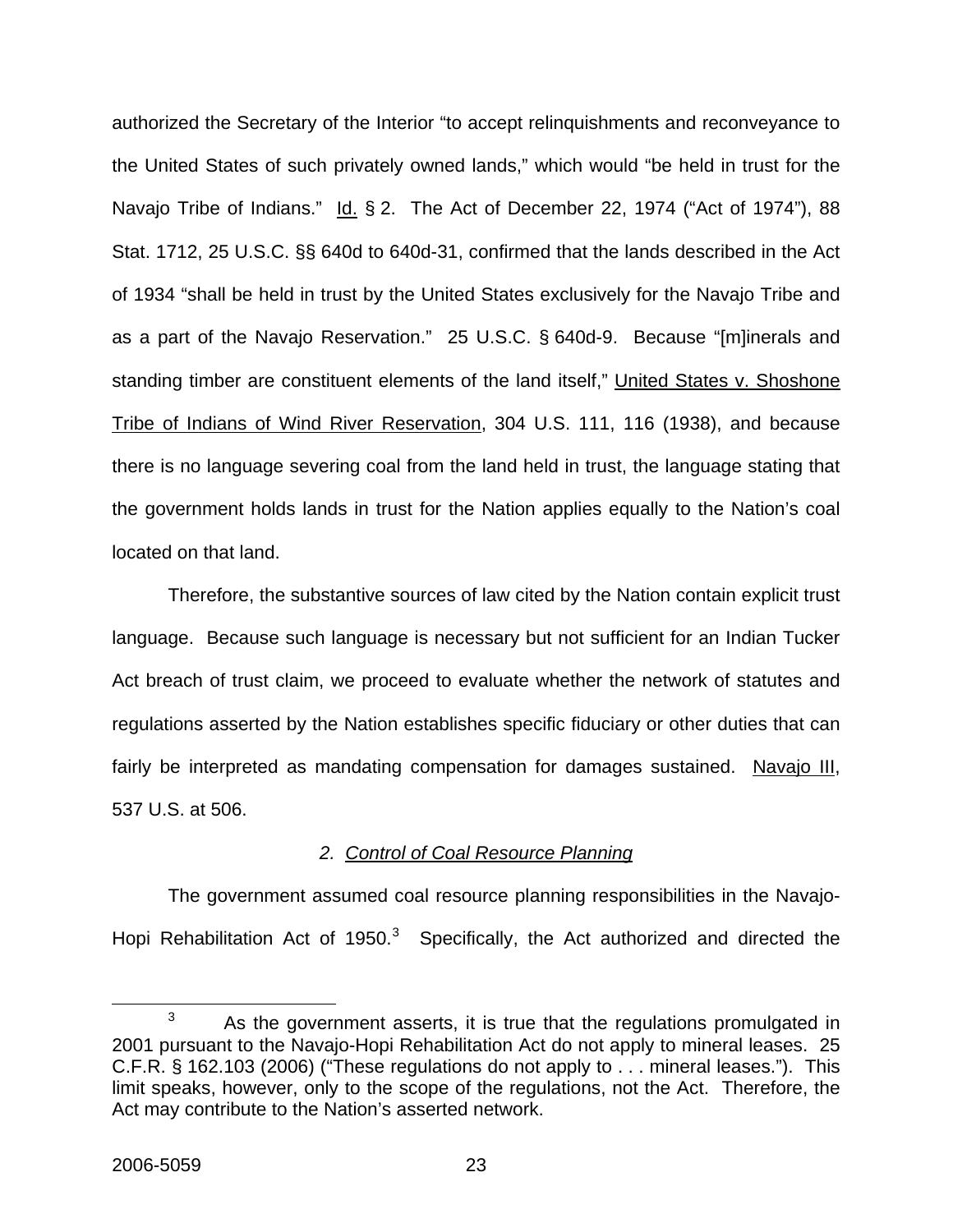government to embark on "a program of basic improvements for the conservation and development of the resources of the Navajo and Hopi Indians, . . . and the supplying of means to be used in their rehabilitation." 25 U.S.C. § 631. The Act thus appropriated \$500,000 and "funds from time to time appropriated pursuant to this subchapter" for "[s]urveys and studies of timber, coal, mineral, and other physical and human resources" and mandated that the Nation "be kept informed and afforded opportunity to consider from their inception plans pertaining to the program authorized." Id. §§ 631, 638 (emphasis added). In the context of the Act, it is clear that the government conducted such surveys and studies of the Nation's coal resources for the purpose of developing the coal economically.

## *3. Control of Coal Mining Operations*

 The regulations promulgated pursuant to the Surface Mining Control and Reclamation Act of 1977 also establish that the government assumed comprehensive control of coal mining operations. In 1977, the Department of the Interior promulgated what would become 25 C.F.R. Part 216 Subpart B  $(1987)^4$  $(1987)^4$  These regulations established detailed "performance standards . . . to each coal mining operation on Indian lands on or after December 16, 1977," including specifying requirements for signs and markers, postmining use of land, backfilling and grading, waste disposal,

<span id="page-24-0"></span> <sup>4</sup>  $4$  As discussed in supra Part III.C, Navajo IV forecloses this panel from considering Subpart A of 25 C.F.R. Part 216 as part of the Tribe's network. Subpart B, however, was promulgated pursuant to the Surface Mining Control and Reclamation Act of 1977, not the IMLA of 1938. Compare 34 Fed. Reg. 813 (Jan. 18, 1969) (codified as amended at 25 C.F.R. Part 216 Subpart A) with 42 Fed. Reg. 63,395 (Dec. 16, 1977) (codified as amended at 25 C.F.R. Part 216 Subpart B). Therefore, this court considers the regulations of Subpart B as properly asserted by the Nation.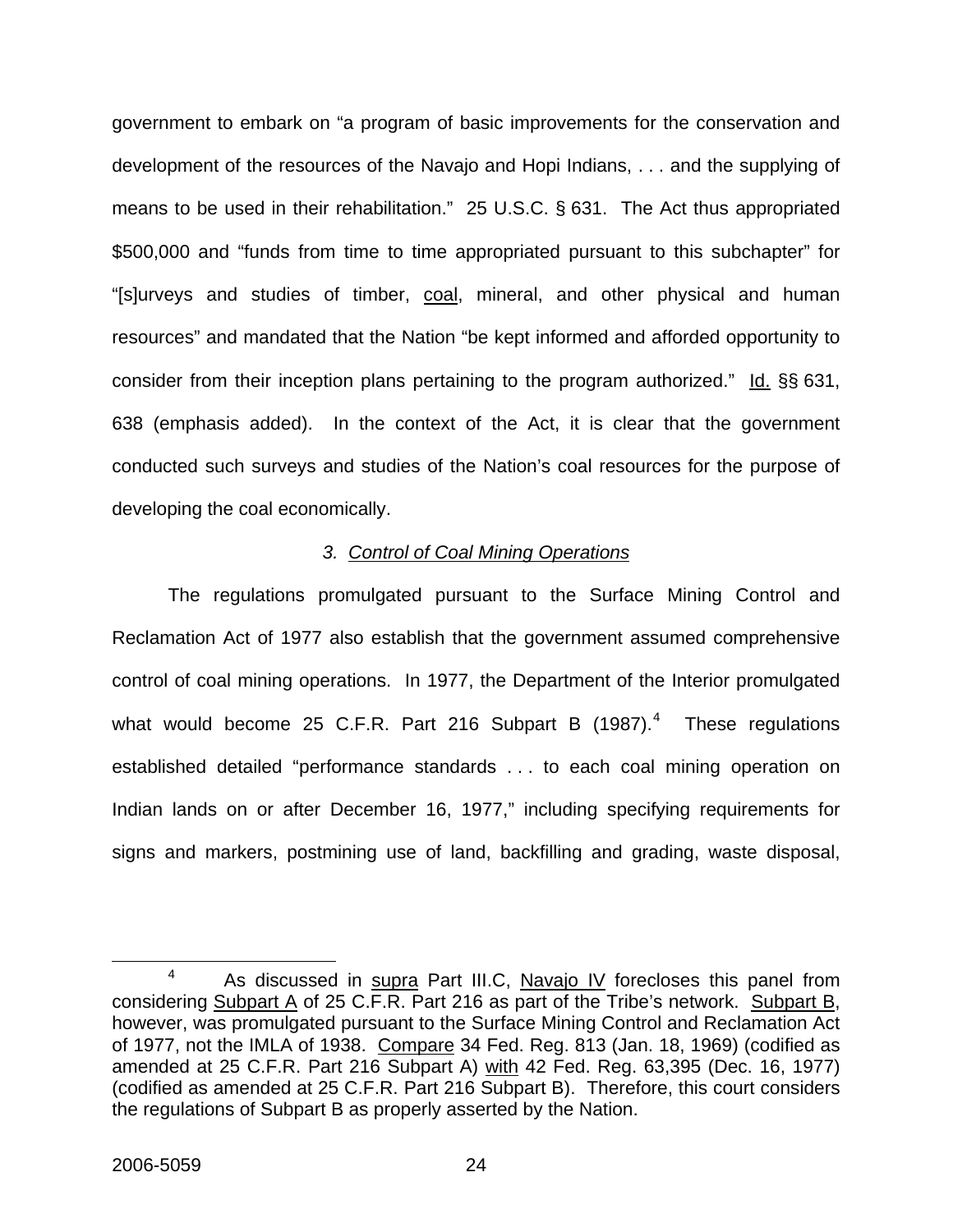topsoil handling, protection of hydrologic systems, revegetation, and steep-slope mining. Id. §§ 216.103 to 216.111.

 Similarly in 1984, the Department of the Interior promulgated what would become 30 C.F.R. Part 750 (1987). These regulations established numerous surface coal mining operations responsibilities for the Office of Surface Mining, the Bureau of Land Management, the Minerals Management Service, and the Bureau of Indian Affairs. The responsibilities included approving and disapproving permits, inspection and enforcement, protecting non-coal resources, approving and disapproving coal exploration and mining plans, administering mining leases, collecting and accounting for royalties, and furnishing copies of notices and orders to mineral owners. 30 C.F.R. §§ 750.6, 750.18 (1987). In addition, the regulations specifically make the Bureau of Indian Affairs responsible for "providing representation for Indian mineral owners and other Indian land owners in matters relating to surface coal mining and reclamation operations on Indian lands." Id. § 750.6(d).

# *4. Control of the Management and Collection of Coal Mining Royalties*

 In addition, the government assumed comprehensive control of the management and collection of royalties from coal mining. Section 303 of the Federal Oil and Gas Royalty Management Act of 1983 directed the Secretary of the Interior to

> study the question of the adequacy of royalty management for coal, uranium and other energy and nonenergy minerals on Federal and Indian lands. The study shall include proposed legislation if the Secretary determines that such legislation is necessary to ensure prompt and proper collection of revenues owed to the United States, the States and Indian tribes or Indian allottees from the sale, lease or other disposal of such minerals.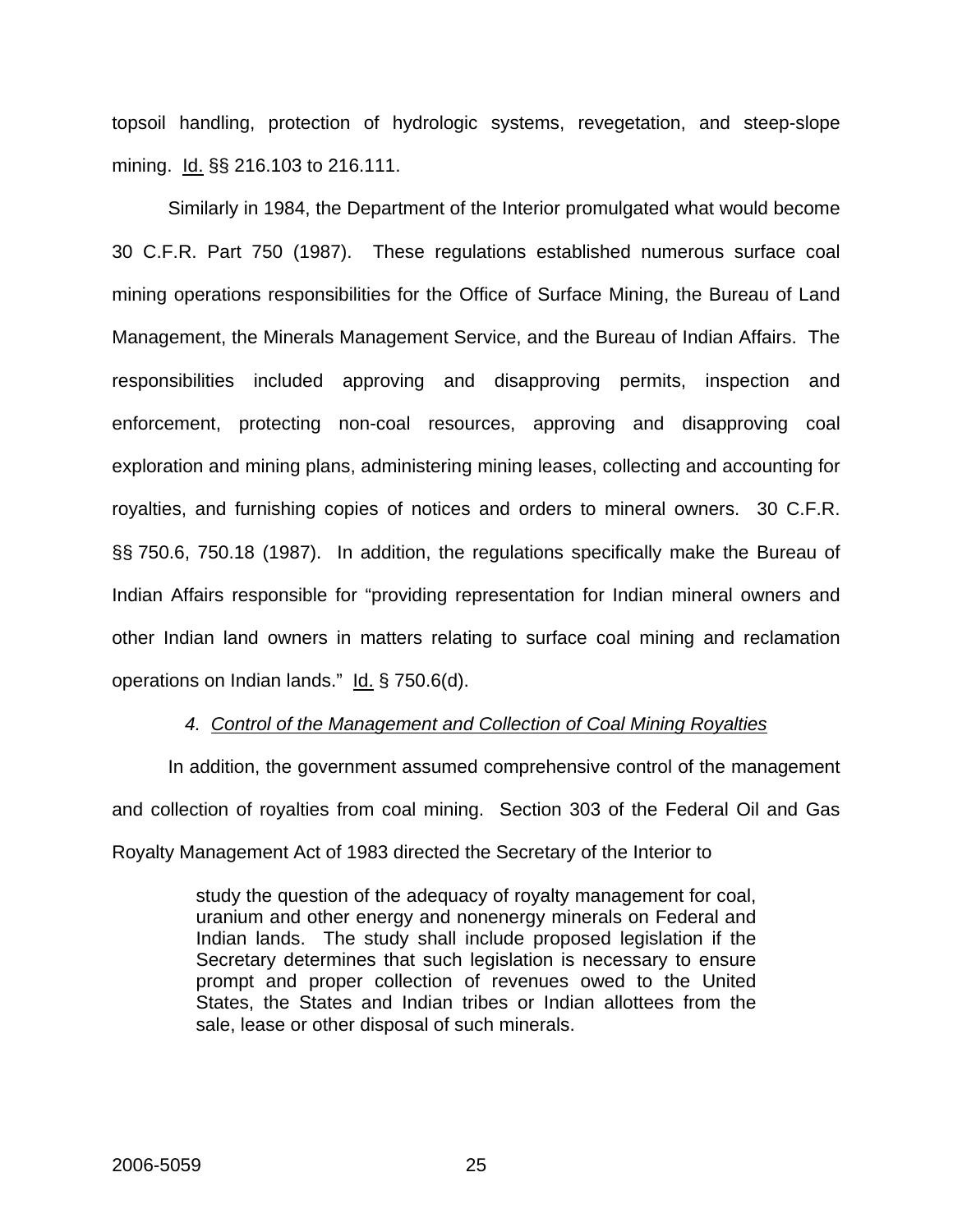Concluding that the existing auditing systems "should be extended to cover solid minerals royalty management in addition to oil and gas" and that new legislation was not required to do so, 51 Fed. Reg. 15,764 (Apr. 28, 1986), the Department of the Interior promulgated regulations for solid minerals such as coal, requiring the maintenance and access to records, the accounting and auditing of royalties, and the collection of royalties. See 30 C.F.R. Parts 212, 216, 218 (1987).

 Also pursuant to the Federal Oil and Gas Royalty Management Act of 1983, the Department of the Interior promulgated 30 C.F.R. Part 206 Subpart F (1989), which "prescribes the procedures to establish the value, for royalty purposes, of all coal from Federal and Indian Tribal and allotted leases." 30 C.F.R. § 206.250(a) (1989). "These rules largely continue past practice for coal valuation," 54 Fed. Reg. 1492 (Jan. 13, 1989) (stating purpose and background in final rule); adopt "valuation methods [that] would yield a reasonable and long-term maximum rate of return for both Federal and Indian leases," 52 Fed. Reg. 1840 (Jan. 15, 1987) (stating purpose and background of proposed rulemaking notice); and "are intended to ensure that the trust responsibilities of the United States with respect to the administration of Indian coal leases are discharged in accordance with the requirements of the governing mineral leasing laws, treaties, and lease terms," 30 C.F.R. § 206.250(d).

Citing Navajo III, 537 U.S. at 508 n.12, the government emphasizes that 30 C.F.R. Part 206 Subpart F "was not promulgated until 1989, after the events at issue in this case," and as such, "until 1989 the regulation was just that -- a practice -- and therefore irrelevant to Tucker Act jurisdiction." U.S. Br. 42-43. While it is true that the regulation was adopted "after the events at issue," Navajo III, 537 U.S. at 508 n.12, the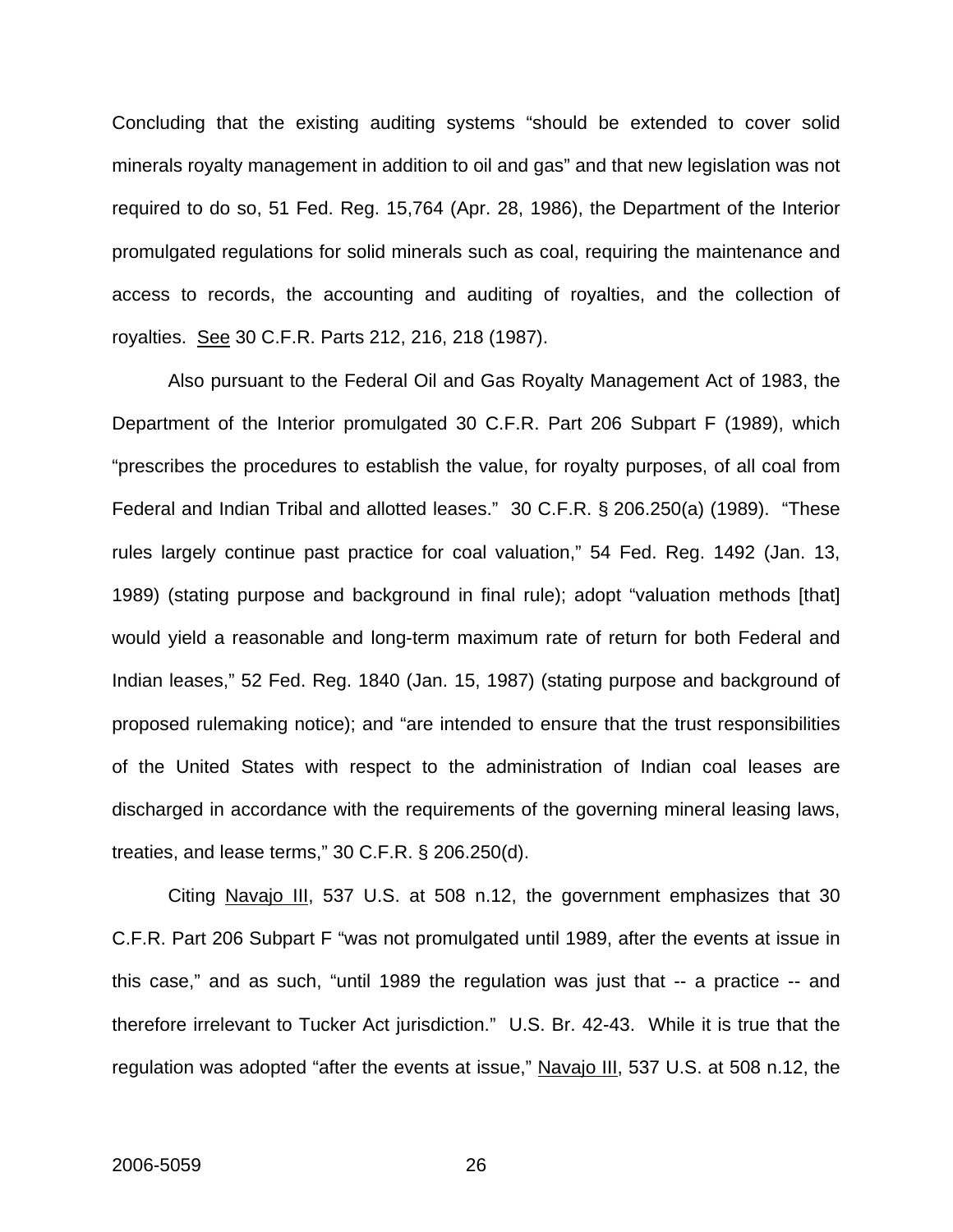government does not dispute that the asserted sections of 30 C.F.R. Part 206 Subpart F describe actual practices that existed at the time of the lease amendments and that such practices are within the Department of the Interior's authority. Where the government exercises actual control within its authority, neither Congress nor the agency needs to codify such actual control for a fiduciary trust relationship that is enforceable by money damages to arise. See Apache, 537 U.S. at 475 (finding "a fair inference that an obligation to preserve the property improvements was incumbent on the United States as trustee" where government exercised its discretionary authority to supervise and occupy property); see also Mitchell II, 463 U.S. at 225 ("[W]here the Federal Government takes on or has control or supervision over tribal monies or properties, the fiduciary relationship normally exists with respect to such monies or properties (unless Congress has provided otherwise)."). Therefore, the practices described by 30 C.F.R. Part 206 Subpart F are relevant and support a finding that the government had comprehensive control of the management and collection of royalties from coal mining.

#### *5. Control of Coal Leasing and Liabilities Arising Thereunder*

We note that specific control of coal leasing is not a prerequisite for a breach of trust claim in this case. As discussed in supra, Part III.D.2-4, the language of the statutes and regulations of the Nation's asserted network demonstrates that the government exercises comprehensive control over coal resource planning, coal mining operations, and coal royalty management and collection. As Mitchell II held regarding the harvesting and management of timber, 463 U.S. at 222, virtually every aspect of the coal located on the Nation's lands is under the federal government's control. It can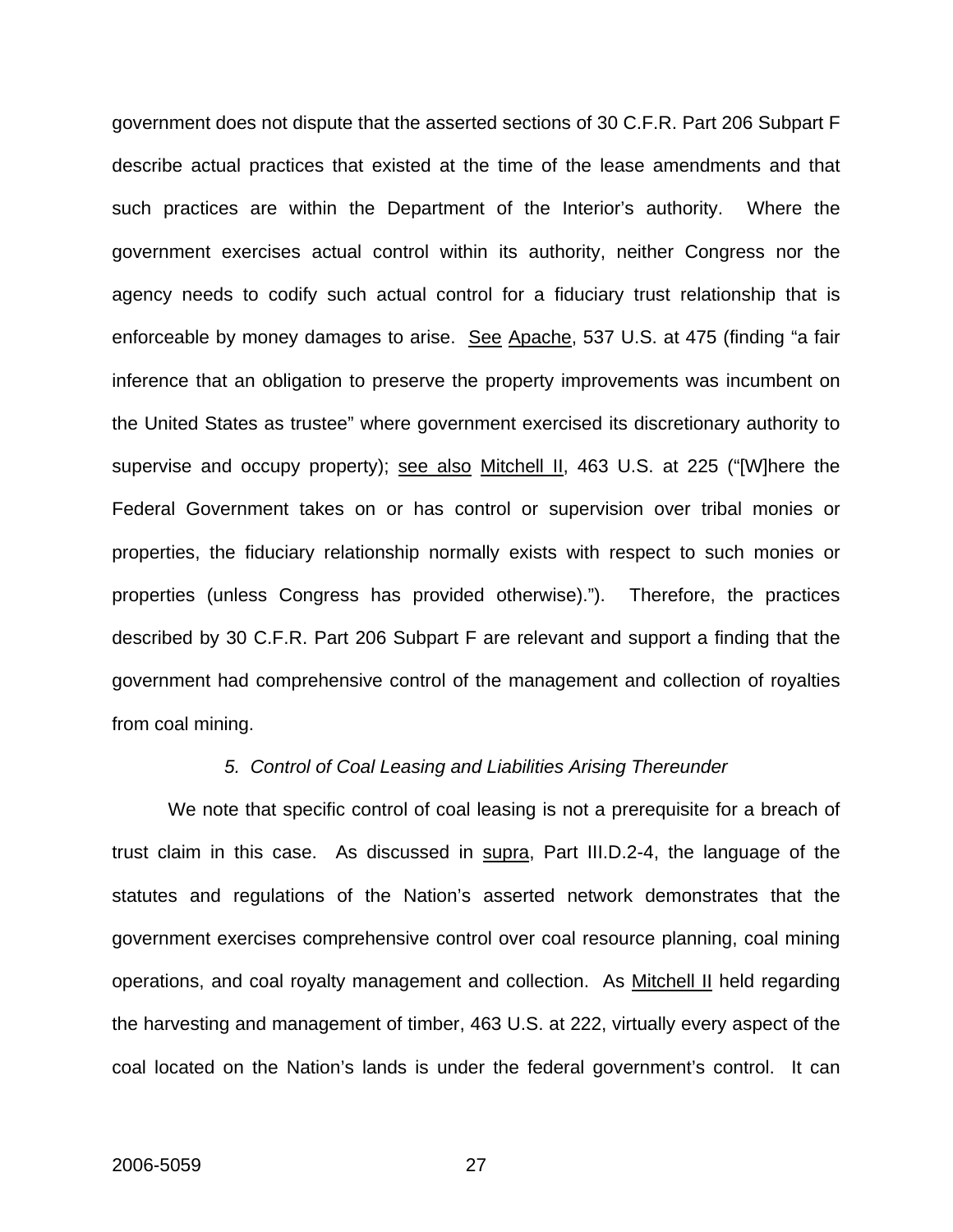fairly be interpreted from the government's comprehensive control of the Nation's coal that the Nation's asserted network establishes a breach of trust claim under the Indian Tucker Act.

 The government nonetheless argues that the asserted network must establish control or supervision over coal leasing. It is true that the Supreme Court stated that "the IMLA [of 1938] and its regulations do not assign to the Secretary managerial control over coal leasing." Navajo III, 537 U.S. at 508. The government, however, cites no authority for the proposition that control over the greater (e.g., coal resources) does not imply control over the lesser (e.g., leasing of such coal) in the Indian Tucker Act context. Indeed, the Court stated in Mitchell II, 463 U.S. at 225 (quotation marks and citation omitted), that where "the Federal Government takes on or has control or supervision over tribal monies or properties, the fiduciary relationship normally exists with respect to such monies or properties (unless Congress has provided otherwise)." Accord Apache, 537 U.S. at 475 (finding that control over property implied "obligation to preserve the property improvements"). In this case, the government exercised blanket control over the Nation's coal resources, which could not be developed without the clear and positive approval of the Secretary. The government's argument that specific control of coal leasing is required for a money-mandating breach of trust claim is thus unpersuasive.

 Even if it carried weight, that argument is flawed as applied to this case. The Indian lands section, 30 U.S.C. § 1300, of the Surface Mining Control and Reclamation Act of 1977 controls the content of coal leases. Subsections (c) and (d) direct the Secretary to incorporate interim and permanent environmental protection standards for "all existing and new leases issued for coal on Indian lands." Subsection (f) also states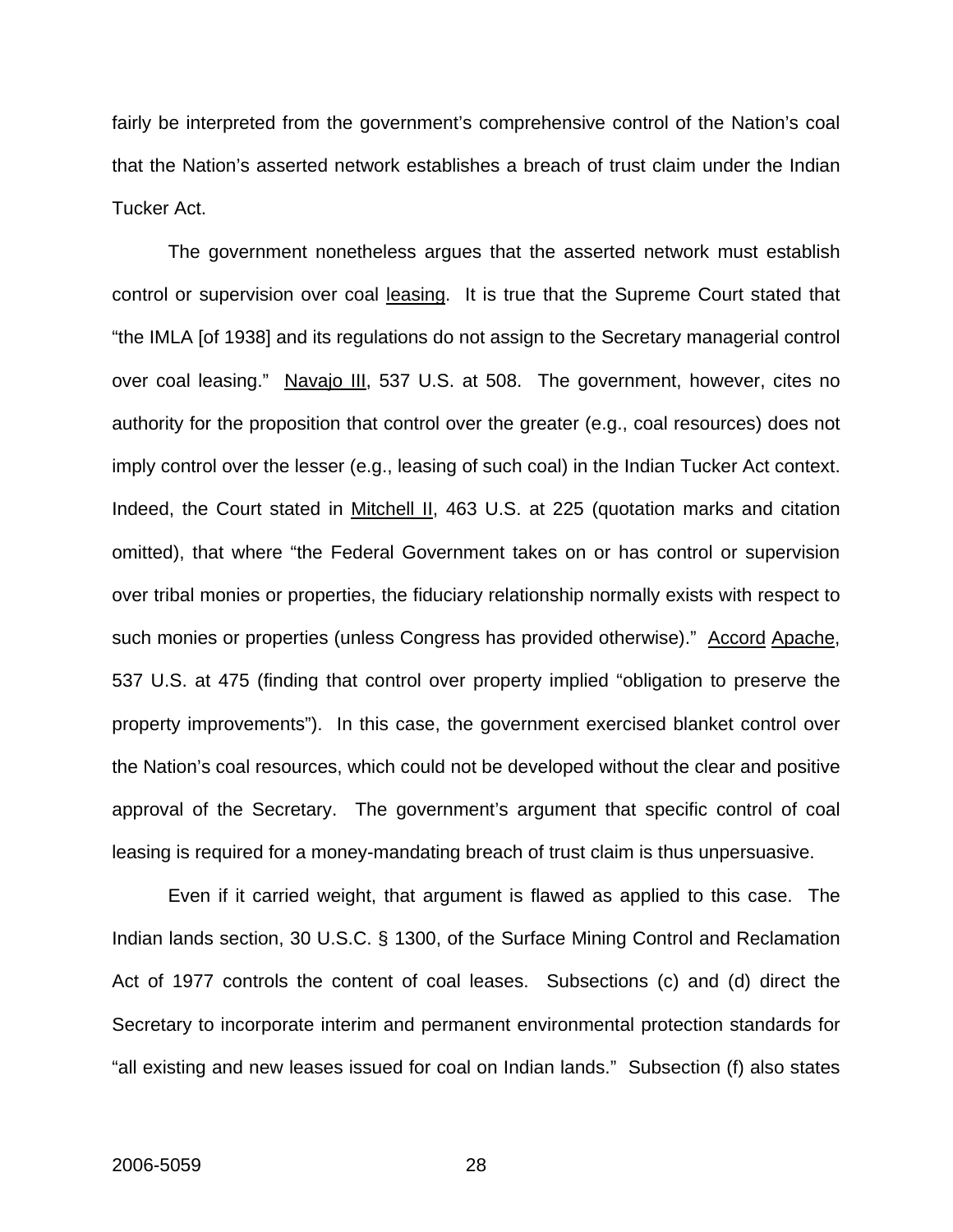that "[a]ny change required" by these subsections "in the terms and conditions of any coal lease on Indian lands existing on August 3, 1977, shall require the approval of the Secretary." The subsequently promulgated regulation accordingly amends all leases of coal on Indian lands to comply with the Surface Mining Control and Reclamation Act of 1977 "and all regulations promulgated thereunder, including those codified at 30 C.F.R. Part 750." 30 C.F.R. § 750.20(a) (1987). The government thus exercises actual control over the terms and conditions of coal mining leases, including those already in existence.

 Further, the Navajo-Hopi Rehabilitation Act of 1950 contemplates government liability for leases of Indian lands requiring approval of the Secretary. Section 635(a) of Title 25 states:

> Any restricted Indian lands owned by the Navajo Tribe, members thereof, or associations of such members, . . . may be leased by the Indian owners, with the approval of the Secretary of the Interior, for public, religious, educational, recreational, or business purposes, including the development or utilization of natural resources in connection with operations under such leases.

25 U.S.C. § 635(a) (emphasis added). Subsection (a) makes no mention of government liability. In contrast, subsection (b) differentiates the respective responsibilities by stating explicitly that "land owned in fee simple by the Navajo Tribe may be leased, sold, or otherwise disposed of by the sole authority of the Navajo Tribal Council, . . . and such disposition shall create no liability on the part of the United States." Id. § 635(b) (emphasis added). Similarly, subsection (c) states:

> The Secretary of the Interior is authorized to transfer, upon request of the Navajo Tribal Council, . . . legal title to or a leasehold interest in any unallotted lands held for the Navajo Indian Tribe, and thereafter the United States shall have no responsibility or liability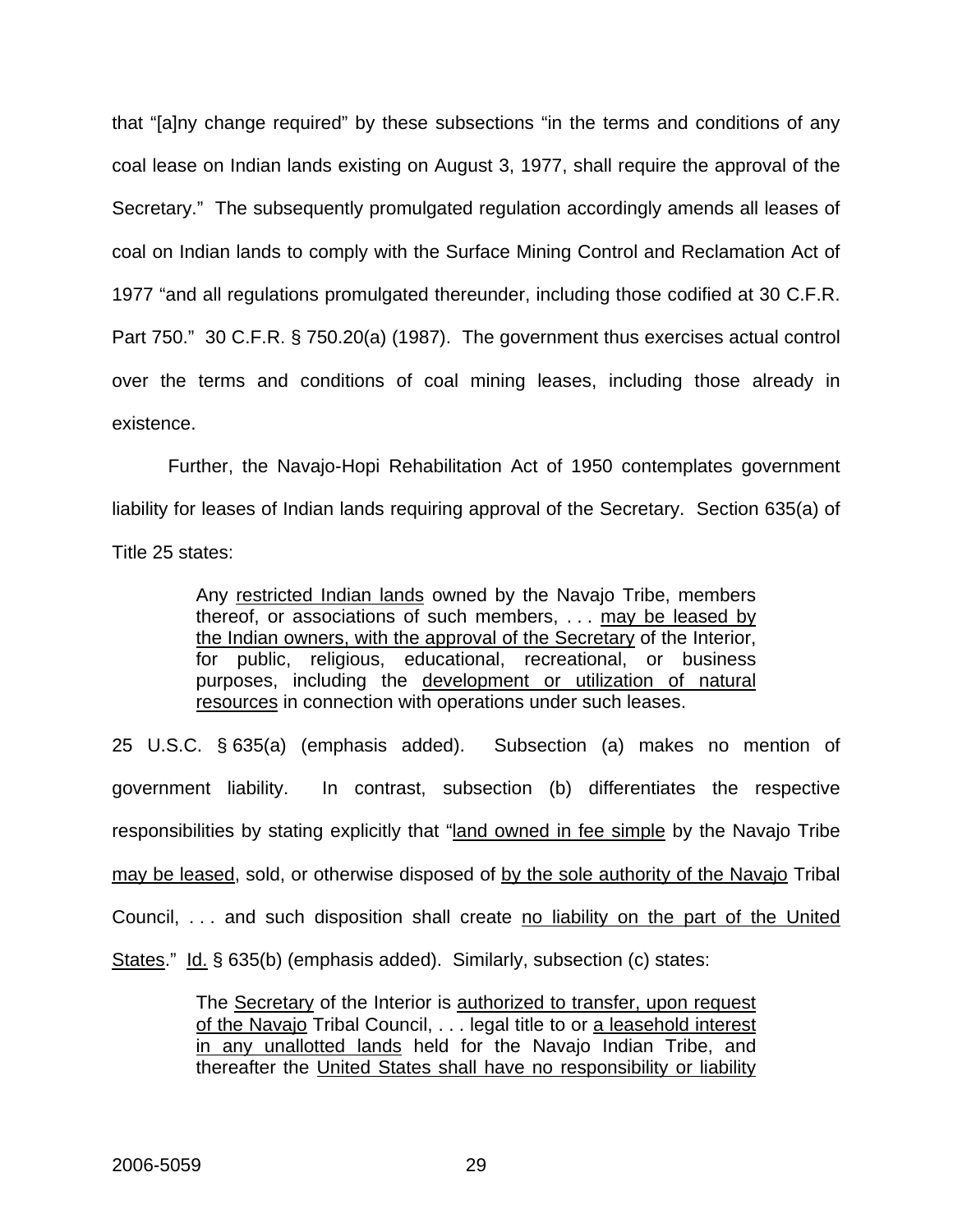for, but on request of the tribe shall render advice and assistance in, the management, use, or disposition of such lands.

Id. § 635(c) (emphasis added). The Nation thus asserts that "by expressly exempting the United States from liability for similar transactions under subsections 635(b) and (c)," it is a "fair inference" that the United States "intended to shoulder liability and responsibility" for leases of Indian lands under subsection (a) dealing with "the development or utilization of natural resources" and requiring approval of the Secretary. Nation Br. 47. The government does not dispute the Nation's interpretation, and we agree that government liability from the approval of such leases is a "fair interpretation."

The Nation's asserted network thus demonstrates that the government controls the leasing of the Nation's coal resources and that the government is responsible for the liabilities arising thereunder.

## E. Purposes of Asserted Network

 Interpreting the asserted network to mandate a right of recovery in damages against the government in this case is consistent with the purposes of the statutes and regulations. First, the government entered into the Treaty of 1849 "to secure the permanent prosperity and happiness of said Indians." 9 Stat. 974 at art. I, XI. Second, the Navajo-Hopi Rehabilitation Act of 1950 authorized and directed the Secretary of the Interior to undertake "a program of basic improvements for the conservation and development of the resources of the Navajo and Hopi Indians"

> to further the purposes of existing treaties with the Navajo Indians, to provide facilities, employment, and services essential in combating hunger, disease, poverty, and demoralization among the members of the Navajo and Hopi Tribes, to make available the resources of their reservations for use in promoting a selfsupporting economy and self-reliant communities, and to lay a stable foundation on which these Indians can engage in diversified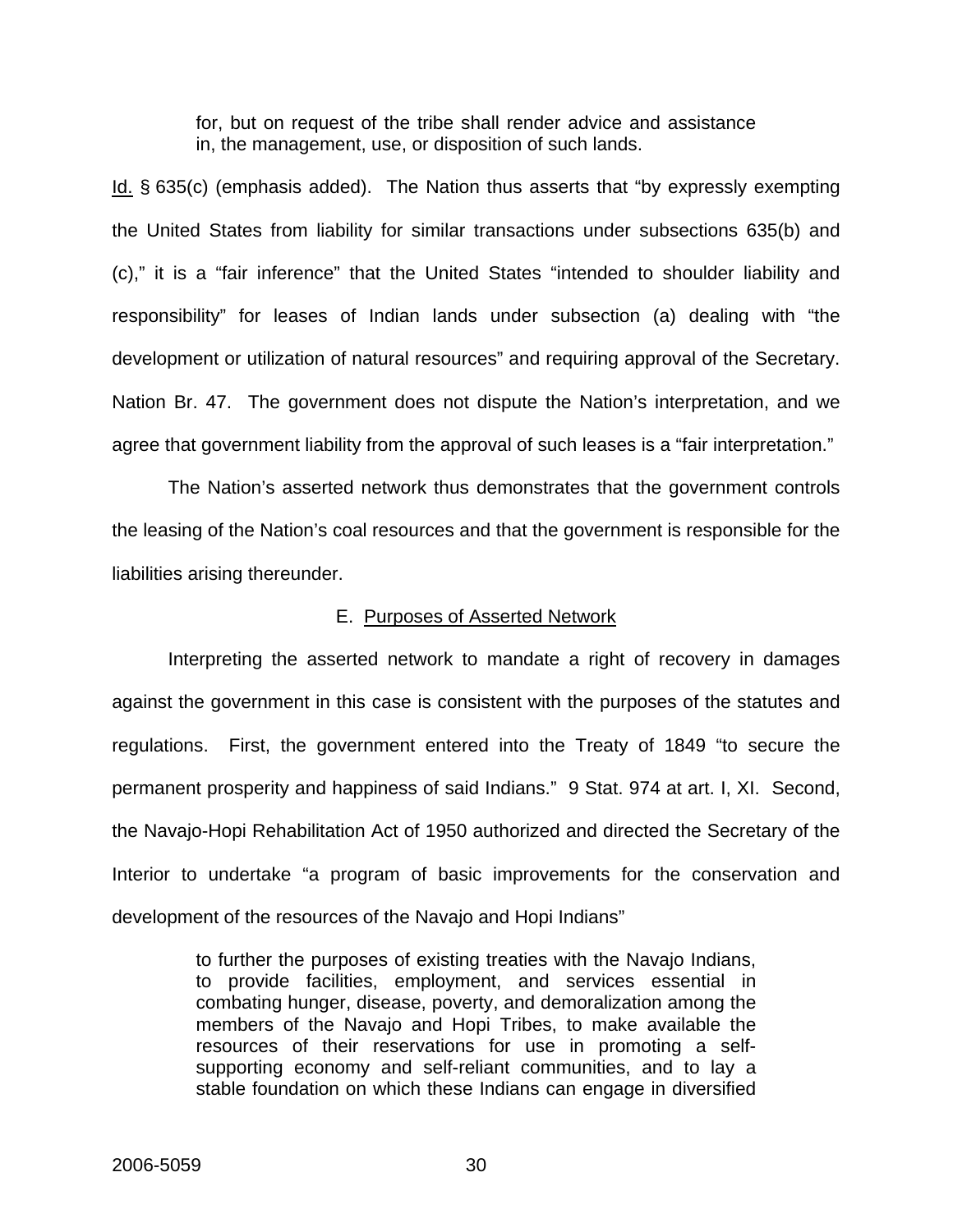economic activities and ultimately attain standards of living comparable with those enjoyed by other citizens.

25 U.S.C. § 631. Third, the regulations promulgated pursuant to the Federal Oil and Gas Royalty Management Act of 1983 recognize that the actual practices of the Department of Interior, at the time of the lease amendments in this case, used methods to "yield a reasonable and long-term maximum rate of return for both Federal and Indian leases" and "intended to ensure that the trust responsibilities of the United States with respect to the administration of Indian coal leases are discharged in accordance with the requirements of the governing mineral leasing laws, treaties, and lease terms." 52 Fed. Reg. 1840 (Jan. 15, 1987) (stating purpose and background of proposed rulemaking notice); 30 C.F.R. § 206.250(d) (1989). Therefore, the purposes of the asserted network of statutes and regulations support finding a fiduciary relationship between the government and the Nation that is money-mandating under the Indian Tucker Act.

The government appears to rely on the statement in Navajo III, 537 U.S. at 508, that the IMLA of 1938 "aims to enhance tribal self-determination by giving Tribes, not the Government, the lead role in negotiating mining leases with third parties." While "we cannot ignore the tension between IMLA's two objectives," Navajo III, 537 U.S. at 517 (Souter, J., dissenting), this court would err through overbroad application of the Navajo III holding. The Court in Navajo III interpreted the government's duties based only on the IMLA of 1938 and its regulations, IMDA of 1982, and 25 U.S.C. § 399. None of these three statutes are part of the asserted network of statutes and regulations discussed in supra, Part III.D, that forms the basis of the Nation's money-mandating claim in this appeal.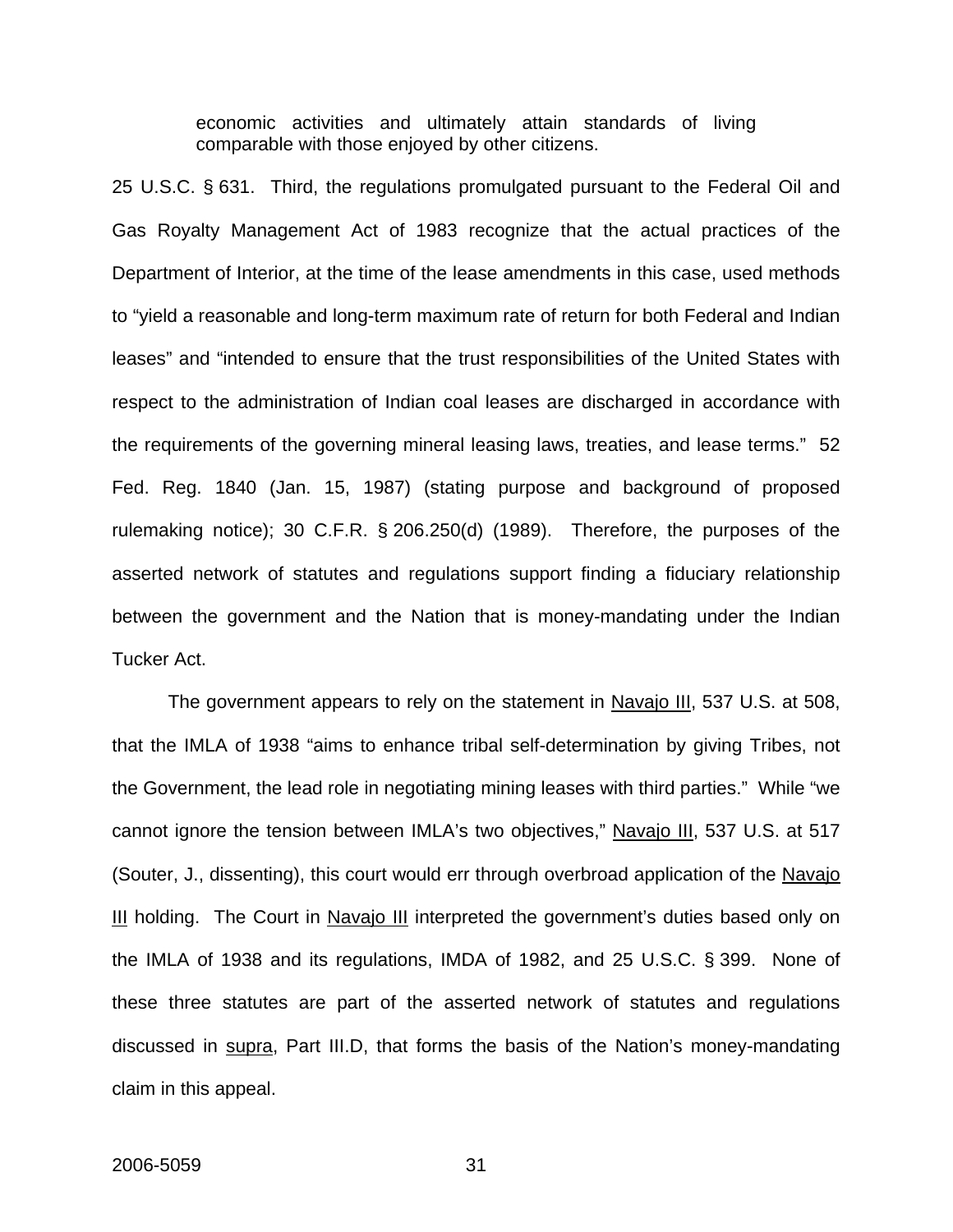## F. Scope and Breach of Government's Trust Duties

Even with a substantive source of law that can fairly be interpreted as mandating compensation for a breach of trust, the government asserts that the breach alleged by the Nation does not fall within the scope of the government's fiduciary trust duties. Specifically, the government asserts that the Nation must allege a violation of a specific rights-creating or duty-imposing statute or regulation and that the common law of trusts cannot be applied. These arguments fail for two independent reasons. In addition, the undisputed facts as determined by the Court of Federal Claims demonstrate that the government breached its trust duties. This court thus holds that the Nation is entitled to judgment as a matter of law. SmithKline, 403 F.3d at 1337 (stating that if "both parties sought summary judgment" and if "this court determines that no material facts remain in dispute, [this court] may proceed to determine entitlement to judgment under the law").

First, the Supreme Court heard, considered, and rejected these arguments by the government in Apache. See Apache U.S. Br., 2002 WL 1559747, at \*35-43. It is true that in determining whether there is a "claim cognizable under the Indian Tucker Act," "the analysis must train on specific rights-creating or duty-imposing statutory or regulatory prescriptions." Navajo III, 537 U.S. at 506. "But once that focus [for the trust relationship i]s provided, general trust law [i]s considered in drawing the inference that Congress intended damages to remedy a breach of obligation." Apache, 537 U.S. at 477. The Court thus found in Apache that common-law trust duties helped to define the "contours of the United States' fiduciary responsibilities." See id. 474-75.

> While it is true that the 1960 Act does not, like the statutes cited in that case, expressly subject the Government to duties of management and conservation, the fact that the property occupied by the United States is expressly subject to a trust supports a fair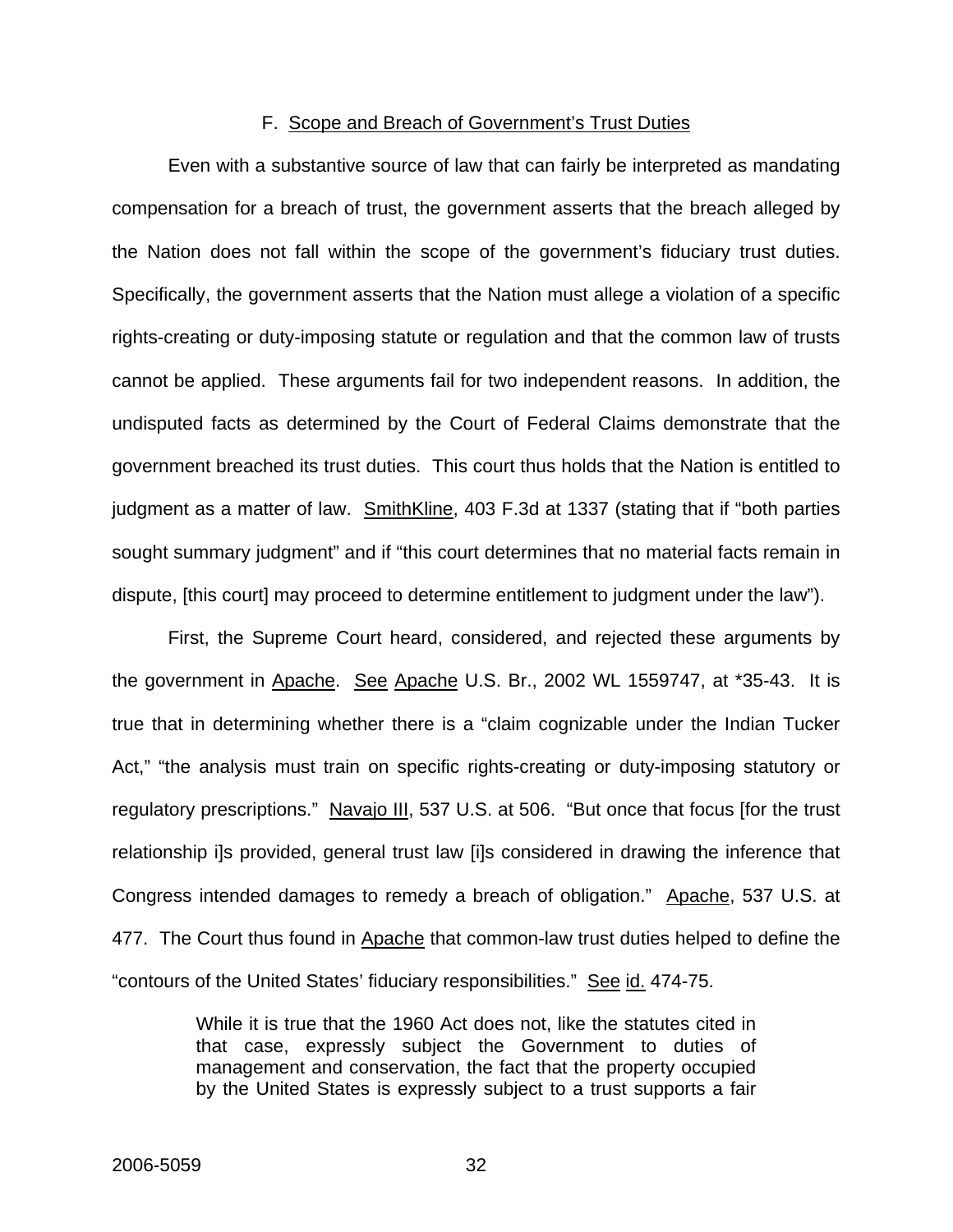inference that an obligation to preserve the property improvements was incumbent on the United States as trustee. This is so because elementary trust law, after all, confirms the commonsense assumption that a fiduciary actually administering trust property may not allow it to fall into ruin on his watch.

Id. at 475. Likewise, in Mitchell II, the Court stated that "a fiduciary relationship necessarily arises when the Government assumes such elaborate control over forests and property belonging to Indians." 463 U.S. at 225 (noting that "[a]ll of the necessary elements of a common-law trust are present" even though "'nothing is said expressly in the authorizing or underlying statute (or other fundamental document) about a trust fund, or a trust or fiduciary connection" (quoting Navajo Tribe of Indians v. United States, 224 Ct. Cl. 171, 183 (1980))). In this case, the government's arguments are identical to those it made in Apache. Therefore, this court rejects the government's arguments and holds that the common law trust duties of care, candor, and loyalty help define the fiduciary responsibilities in this case. In Navajo I, the Court of Federal Claims found that the government violated these basic duties of care, loyalty, and candor owed a beneficiary by a trustee. See 46 Fed. Cl. at 226-27 ("Let there be no mistake. Notwithstanding the formal outcome of this decision, we find that the Secretary has indeed breached these basic fiduciary duties."). We agree that the government violated these common-law trust duties.

Second, the asserted network of statutes and regulations enumerates specific duties that the government violated. The Navajo-Hopi Rehabilitation Act of 1950 provides that the "Tribal Councils of the Navajo and Hopi Tribes and the Indian communities affected shall be kept informed and afforded opportunity to consider from their inception plans pertaining to the program authorized," including the "program of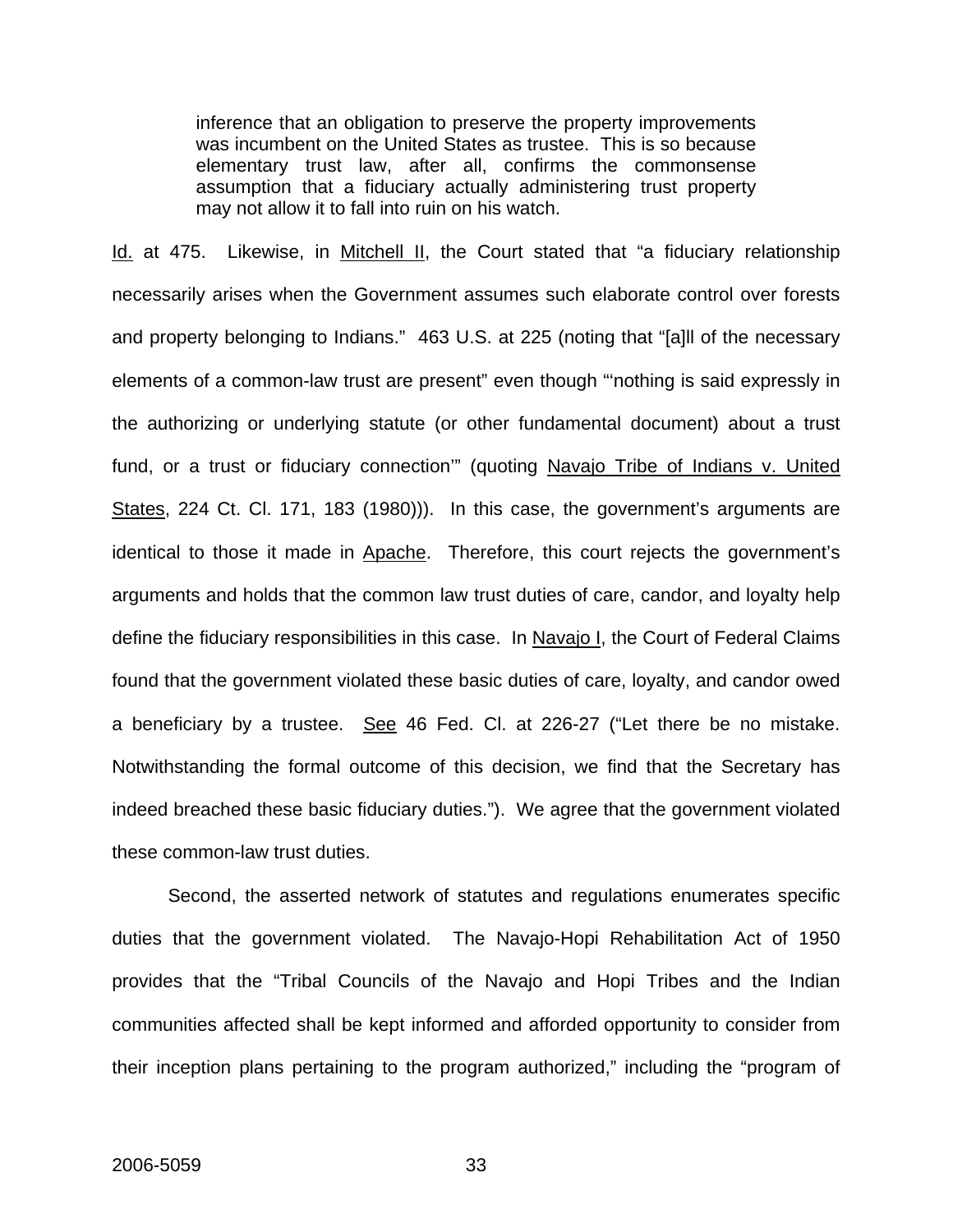basic improvements for the conservation and development of the resources of the Navajo and Hopi Indians." 25 U.S.C. §§ 631, 638. Similarly, 30 C.F.R. § 750.6(d) (1987), promulgated pursuant to the Surface Mining Control and Reclamation Act of 1977, specifically makes the Bureau of Indian Affairs responsible for "providing representation for Indian mineral owners and other Indian land owners in matters relating to surface coal mining and reclamation operations on Indian lands." In this case, the Court of Federal Claims found that the government met "secretly with parties having interests adverse to those of the [Nation], adopt[ed] the third parties' desired course of action in lieu of action favorable to the [Nation], and then misle[d] the [Nation] concerning these events." Navajo I, 46 Fed. Cl. at 226. Under these facts, the government violated its duty to keep the Nation informed regarding the development of its coal resources and to provide the Nation representation in a matter related to coal mining operations.

In addition, the Indian lands section of the Surface Mining Control and Reclamation Act of 1977 mandates that the Secretary "shall include and enforce terms and conditions . . . as may be requested by the Indian tribe in such leases." 30 U.S.C. § 1300(e); see also 30 C.F.R. 750.20 (1987) (using nearly identical language). This language indicates Congress' apparent desire that terms and conditions requested by the Nation be included in leases. Cf. Agwiak v. United States, 347 F.3d 1375, 1380 (Fed. Cir. 2003) ("We have repeatedly recognized that the use of the word 'shall' generally makes a statute money-mandating."). The Nation has cited legislative history to support this interpretation: "This is Indian land. There is a section in this bill that deals specifically with how the Indians will be protected, and so forth, as they negotiate."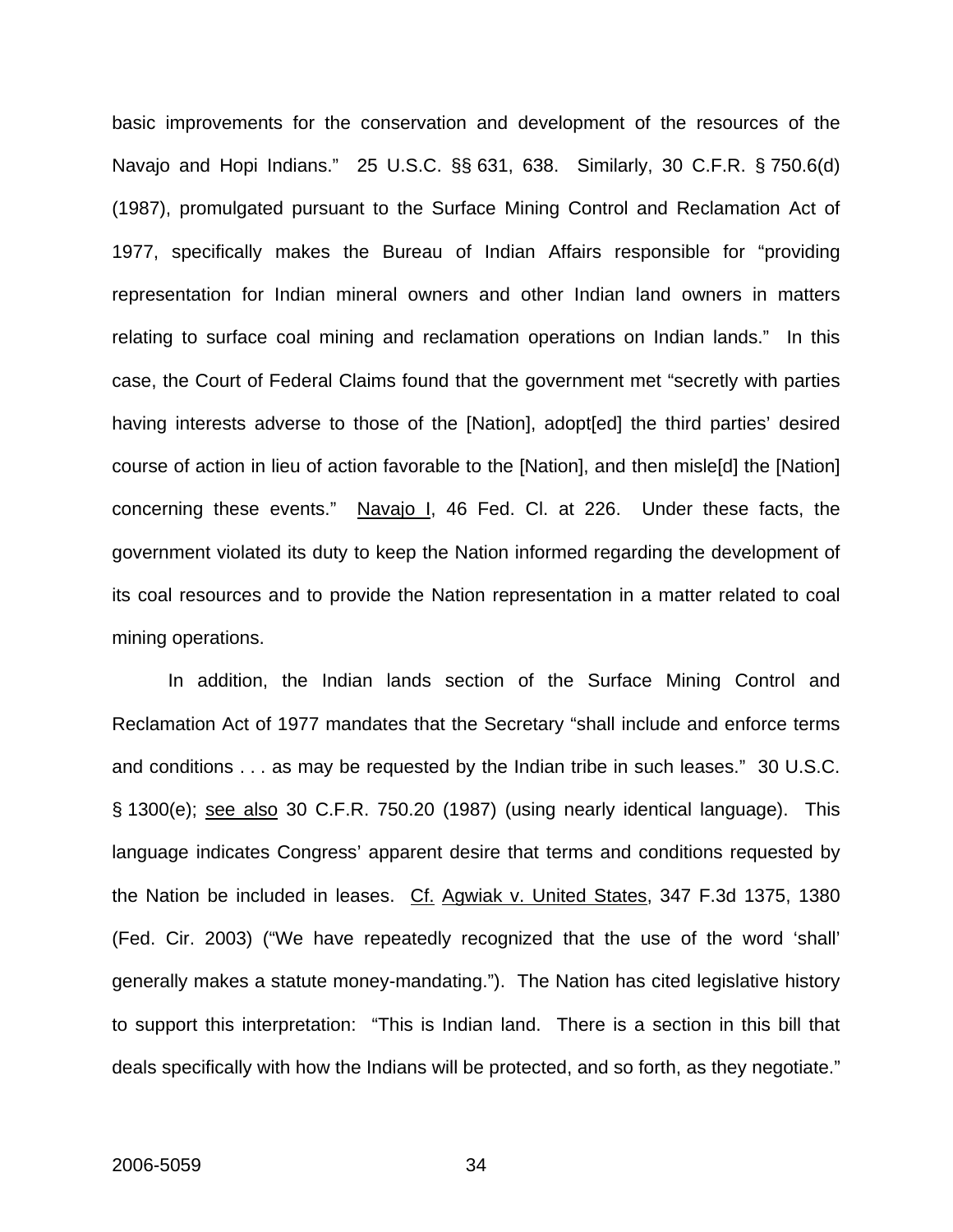123 Cong. Rec. S15,575 (daily ed. May 19, 1977) (statement of Sen. Goldwater). In this case, the Nation's request was reasonable. The Nation did not ask the Secretary to incorporate an outrageous term or condition. Rather, the Nation asked that the royalty rate be adjusted to a reasonable level, and Peabody had consented to such a reasonable adjustment explicitly in Lease 8580. Prior to the ex parte interference, the Bureau of Indian Affairs had deemed proper and approved an increase in the royalty rate to 20%. Despite the mandate of § 1300(e) and the Nation's request for an adjustment to a reasonable royalty rate, however, it is undisputed that Secretary Hodel refused to make this royalty adjustment permanent after meeting with Peabody's representative, whom the government conceded was "a former aide and friend of Secretary Hodel." The Nation thus entered negotiations with Peabody "unarmed with critical knowledge" and unaware "that it no longer had [a] competitive edge in its bargaining while the companies were well aware of the fact." Navajo I, 46 Fed. Cl. at 227. "Then after very briefly reviewing the merits of the proposals, the Secretary approved lease amendments with royalty rates well below the rate that had previously been determined appropriate by those agencies responsible for monitoring the federal government's relations with Native Americans." Id. at 226-27. Under these facts, the government violated its duty to include and enforce terms and conditions requested by the Nation.

Similarly, in Escondido Mutual Water Co. v. La Jolla Band of Mission Indians, 466 U.S. 765 (1984), the Supreme Court held that requested terms must be incorporated where mandated by a statute. The statute at issue in Escondido placed a specific condition on the power of the Federal Energy Regulatory Commission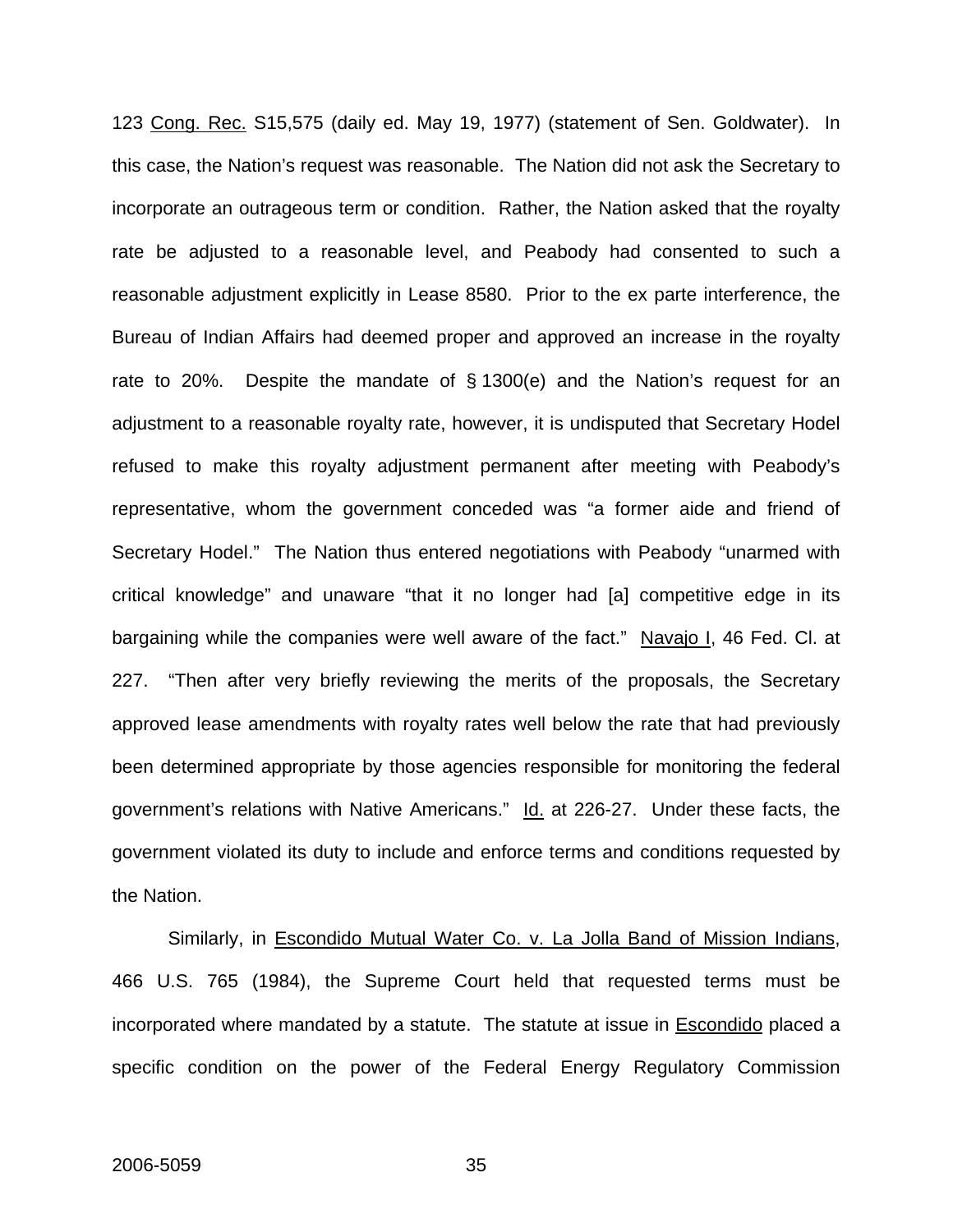("Commission") to issue licenses for "hydroelectric project works located on the public lands and reservations of the United States, including lands held in trust for Indians." Id. at 767. Specifically, § 4(e) of the Federal Power Act, 41 Stat. 1066 (codified as amended at 16 U.S.C. § 797(e)), stated that the licenses "shall be subject to and contain such conditions as the Secretary of the department under whose supervision such reservation falls shall deem necessary for the adequate protection and utilization of such reservations" (emphasis added). Based on this statutory language, the Court stated that "Congress' apparent desire that the Secretary's conditions 'shall' be included in the license must therefore be given effect unless there are clear expressions of legislative intent to the contrary." Id. at 772. Finding that Congress "was no doubt interested in centralizing federal licensing authority into one agency" and that "it did not intend to relieve the secretaries of all responsibility for ensuring that reservations under their respective supervision were adequately protected," the Court concluded that there was no clear legislative intent to the contrary. See id. at 773-75. In addition, the Court was untroubled by the ability of the Secretary to require "the Commission to include the Secretary's conditions in the license over its objection" because the statute limited the types of conditions that the Secretary could require to those "reasonably related to the protection of the reservation and its people." See id. at 776-79.

The government appears to assert that the Secretary's duty to include and enforce terms and conditions requested by the Nation under § 1300(e) is limited to environmental protection standards. It is true that the Surface Mining Control and Reclamation Act of 1977 focuses on environmental protection, not royalty rates. Neither § 1300(e) nor its companion regulation, however, contains any subject matter limitation.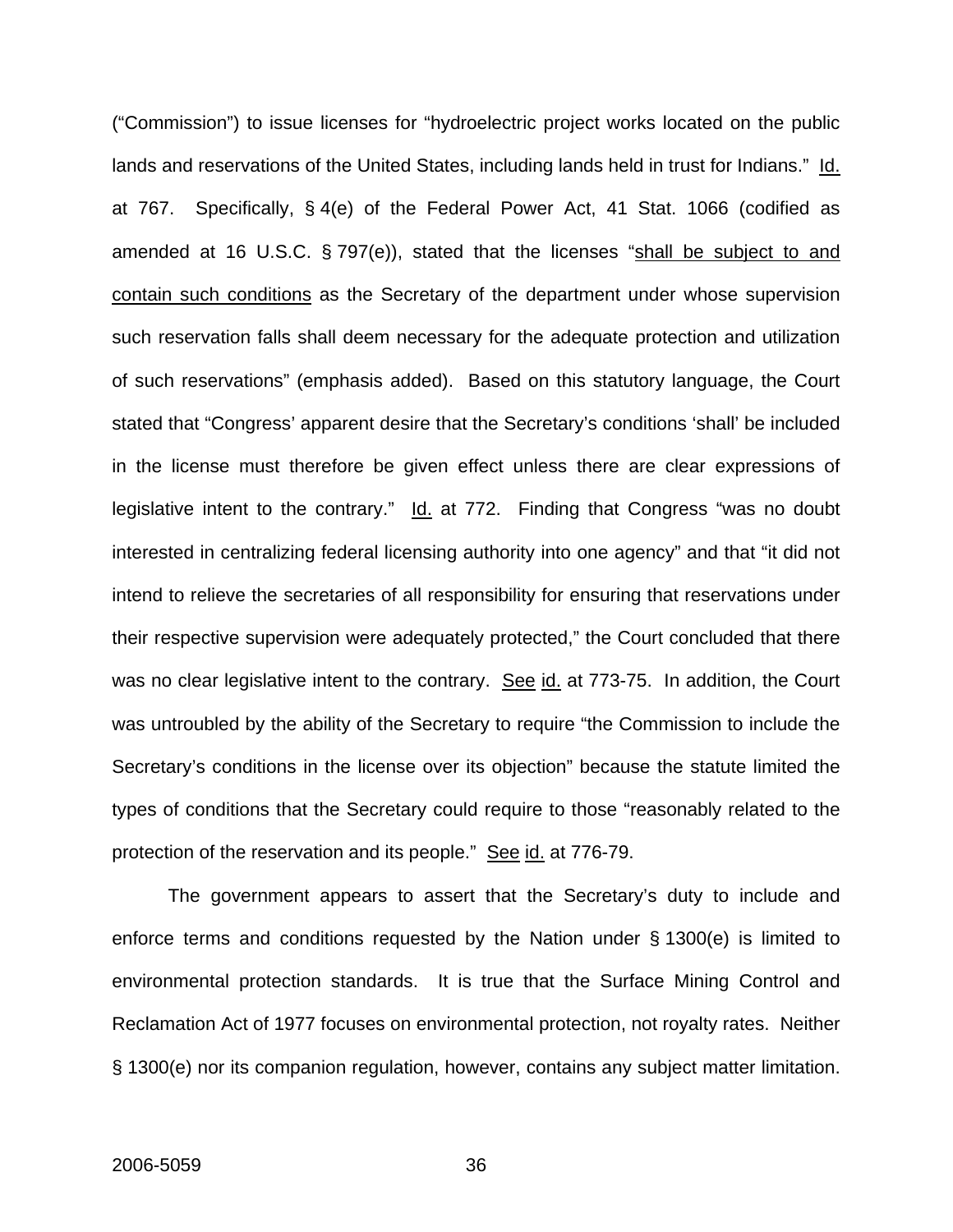The government also asserts that § 1300(e) does not apply because Lease 8580 did not issue after August 3, 1977. The government, however, fails to note the lease amendments, which the parties executed and the Secretary approved after August 3, 1977. While § 1300(e) and its companion regulation do not specify whether the statutory requirement should apply to the lease amendments in this case, this court concludes in the affirmative. The lease amendments to Lease 8580 did not incorporate a minor change. Rather, the package of amendments adjusted the royalty rates for three different leases, resolved a broad range of issues between Peabody and the Nation, and added 90 million tons of coal to the 200 million tons originally leased from the Nation's reservation lands in Arizona. Without its exhibits, the amendments numbered more pages than the original Lease 8580. Therefore, while an amendment in form, the agreement was in substance a new lease. Indeed, within the agreement, the parties acknowledged that the parties could have executed a separate lease or leases to address the same issues, and that they chose to do so instead in a document that amended Lease 8580. Under these circumstances, this court holds that § 1300(e) applied to the lease amendments at issue in this case and thus, imposed a duty on the Secretary to include and enforce a reasonable royalty rate.

### **IV.**

 For the foregoing reasons, we conclude that the network of statutes and regulations asserted by the Nation identify substantive sources of law that establish specific trust duties and can fairly be interpreted as mandating compensation for damages sustained as a result of a breach of the duties imposed by the governing law. In addition, we conclude that the Nation has alleged and, based on the undisputed